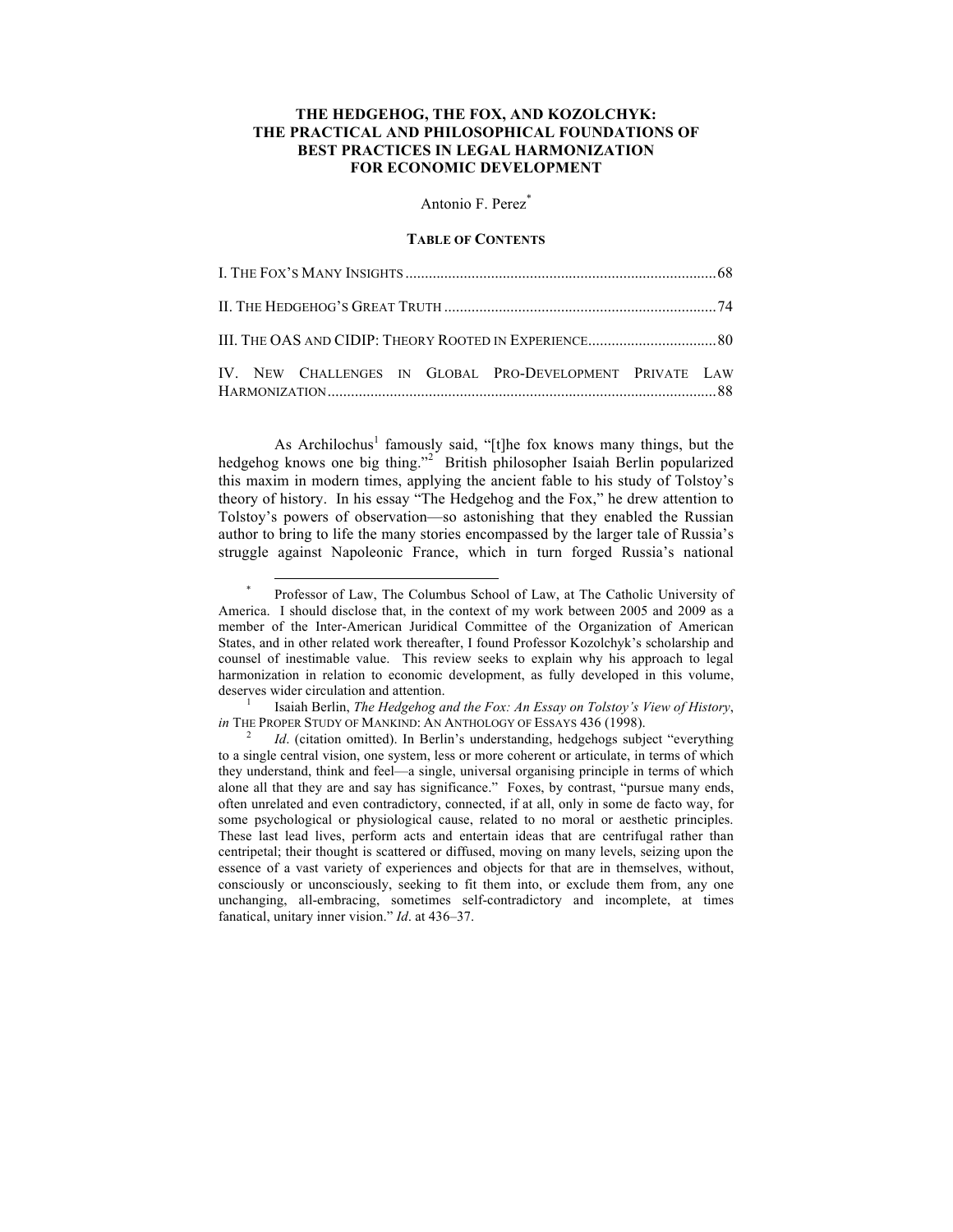identity. Yet Berlin also acknowledged Tolstoy's abject failure in producing a grand theory of history to give synthetic meaning to these events: for Tolstoy was a fox failing miserably in an attempt to become a hedgehog.<sup>3</sup> Boris Kozolchyk's *Comparative Commercial Contracts: Law, Culture and Economic Development* (CCC) <sup>4</sup> also has Tolstoyan aspirations. But in my view, Kozolchyk's *magnum opus* is indeed a work that would appeal both to foxes and to hedgehogs without deeply dissatisfying either.

On one hand, Kozolchyk dips into autobiography, anthropology, evolutionary biology, economics, sociology, philosophy, comparative religion, legal history, and comparative law, to name only a few. His book sits on a pedestal of vast learning, enticing the foxes of the world to enjoy its various parts; thus, it is part treatise, part casebook, and part conversation with the reader. It is therefore many books in one, written for multiple audiences. One can dip into its various parts for provisional enrichment. Admittedly, it is not beyond criticism in its assessment of each of these elements. Yet, in so many ways, it is an intellectual feast of varied delicacies. Like a fox, Kozolchyk presents multiple sharp and distinct images of reality, analyzing in remarkable detail the various contexts in which different commercial law regimes have arisen, explaining the underlying material contexts and mentalities upon which different legal regimes have stood. Indeed, CCC's various parts and even individual chapters could, with only modest expansion, serve as coherent books themselves.

But CCC is more than that: it can be read as one sustained argument, integrating its parts into a greater whole that places all the details the fox sees in a central truth grasped by the hedgehog. It articulates a vision for which any hedgehog would be proud—a sustained examination of the conditions necessary for a law of commercial contracts to enable and empower all persons (but especially the poor and other excluded groups) to enjoy the benefits of development, both materially and in the expression of their basic human freedom to develop their creative faculties. At the risk of oversimplifying, Kozolchyk argues that it is through access to the credit necessary for small and medium sized enterprises to take entrepreneurial risks—in a way that simultaneously protects third parties and reflects the customary moral intuitions of the most respected

Id. at 498. For Berlin, "Tolstoy's sense of reality was until the end too devastating to be compatible with any moral ideal which he was able to construct out of the fragments into which his intellect shivered the world, and he dedicated all his vast strength of mind and will to the lifelong denial of this fact." *Id*. <sup>4</sup> BORIS KOZOLCHYK, COMPARATIVE COMMERCIAL CONTRACTS: LAW, CULTURE

AND ECONOMIC DEVELOPMENT (2014) [hereinafter KOZOLCHYK, CCC]. One point of concern for this reader is the number of editorial errors, which although understandable in a 1,200 plus page volume, perhaps also evidences the general decline of text editing services in the current legal publishing environment. *See also* Boris Kozolchyk, *The Modernization and Harmonization of Commercial Law in the Trans-Pacific Region in the Twenty-First Century: The Need for a New Research and Drafting Methodology*, 33 ARIZ. J. INT'L & COMP. L. 25 (2016) [hereinafter Kozolchyk, *Trans-Pacific*] (offering a useful, but not nearly as rich, summary of Kozolchyk's central insights as a prelude to discussing a strategy for future progress).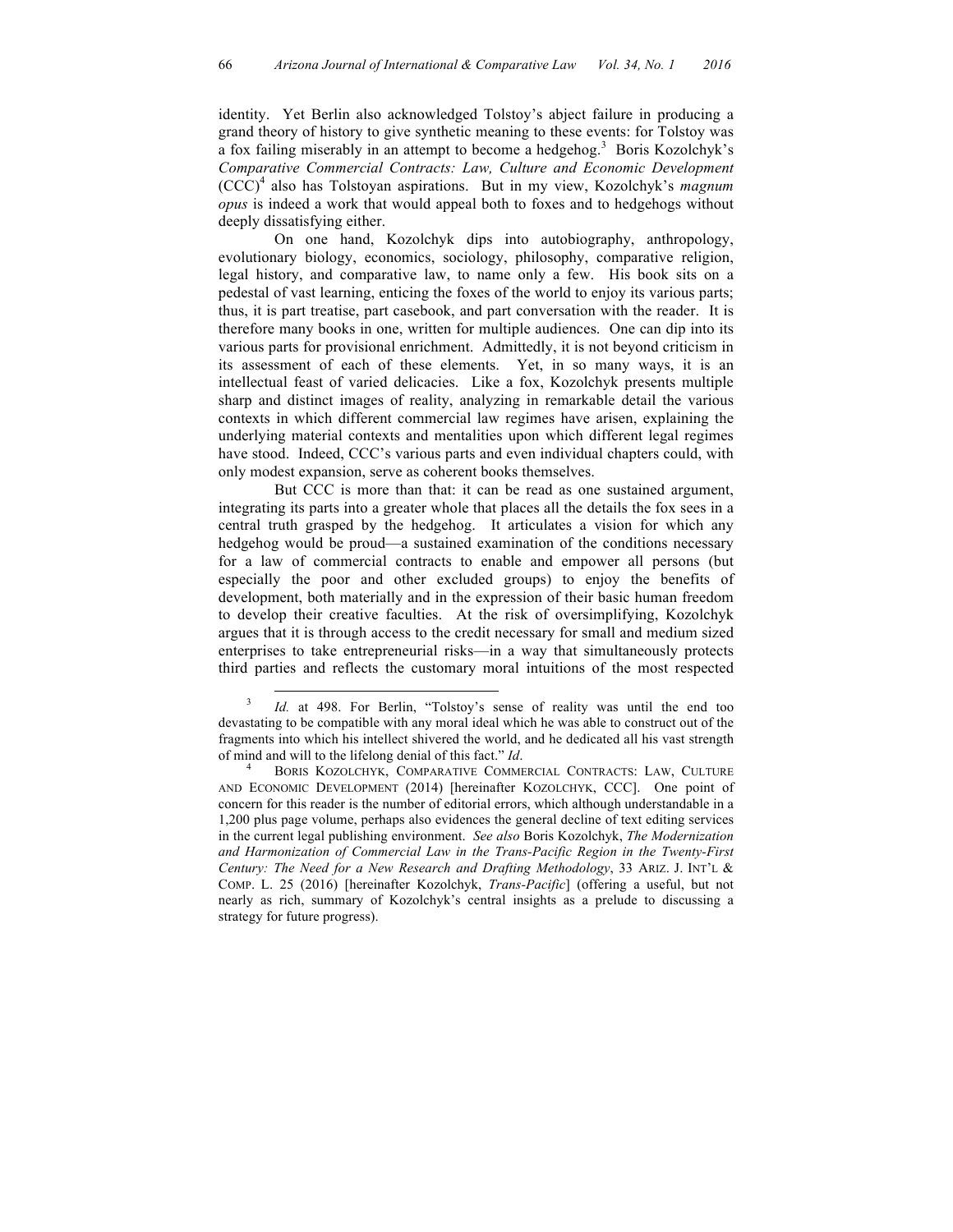practices in particular social settings, arguably understood as the best merchants' understanding of good faith—that these goals can be achieved. It is, moreover, an approach Kozolchyk finds best suited to the requirements of our age of globalization.

Part I of this essay will explain the various parts of Kozolchyk's achievement, detailing the structure of the volume, its various contributions and connections to various fields of scholarship, and its key insights as to each of its subjects. Part II will unravel the moral and philosophical—indeed, religious elements of Kozolchyk's conceptual achievement, both in its constituent element of the archetypal merchant as a *bonus vir* (a good man or person) and the conception of justice as fairness and reasonableness it is meant to serve. This part will show that Kozolchyk joins a longstanding debate about the morality of market society, $5$  one that has been given new salience as protectionist forces now enjoy a resurgence in response to dislocations brought about by the most recent wave of globalization.<sup>6</sup> Part III will argue that Kozolchyk's success as both hedgehog and fox, and the power of his contribution to the debate about the moral qualities of market life, can be explained by the origins of his *magnum opus*: a career of engaged practical scholarship, in part as Director of The National Law Center for Inter-American Free Trade (NLCIFT), affiliated with The University of Arizona James E. Rogers College of Law. As Director, he has played a central role in developing practical instruments for legal harmonization in the Western Hemisphere, especially between the United States and the Caribbean Basin countries. This part will track the increasing influence of Kozolchyk's vision in legal developments in the Western hemisphere through his influence on developments under the North American Free Trade Agreement (NAFTA) and in the Specialized Conference on Private International Law  $\text{(CIDIP)}$ , which operates under the auspices of the Organization of American States (OAS). Finally, Part IV of this essay, drawing in part on suggestions in CCC but more significantly on literature concerning the creation and erosion of the social norms supporting trust in economic life, will identify challenges that trade with China may pose for commercial law reasoning and practices based on Kozolchyk's understanding of the *bonus vir*. In light of this concern, it concludes that CCC will serve as an inestimable resource for those interested in the evolution of Western hemispheric

 <sup>5</sup> *See* Albert O. Hirschman, *Rival Views of Market Society*, *in* RIVAL VIEWS OF MARKET SOCIETY AND OTHER RECENT ESSAYS 105 (1986) (detailing the two strands of orientation of the moral effects of market life: one—the so-called "doux-commerce" thesis—under which market life instills personal virtue; the other—the so-called "selfdestruction" thesis—under which market life is corrosive of private virtue and ultimately erodes the moral foundations of private life necessary for its survival). <sup>6</sup> *See generally* Mark Blyth, *Capitalism in Crisis: What Went Wrong and What* 

*Comes Next*, 95 FOREIGN AFF. 172 (2016) (reviewing several books offering competing views on the sustainability of modern capitalism).<br><sup>7</sup> The CIDIP's abbreviation follows its Spanish title, "Conferencia Especializada"

para el Derecho Internacional Privado." ORGANIZACIÓN DE LOS ESTADOS AMERICANOS, https://www.oas.org/dil/esp/derecho\_internacional\_privado\_desarrollo.htm (last visited Sept. 29, 2016).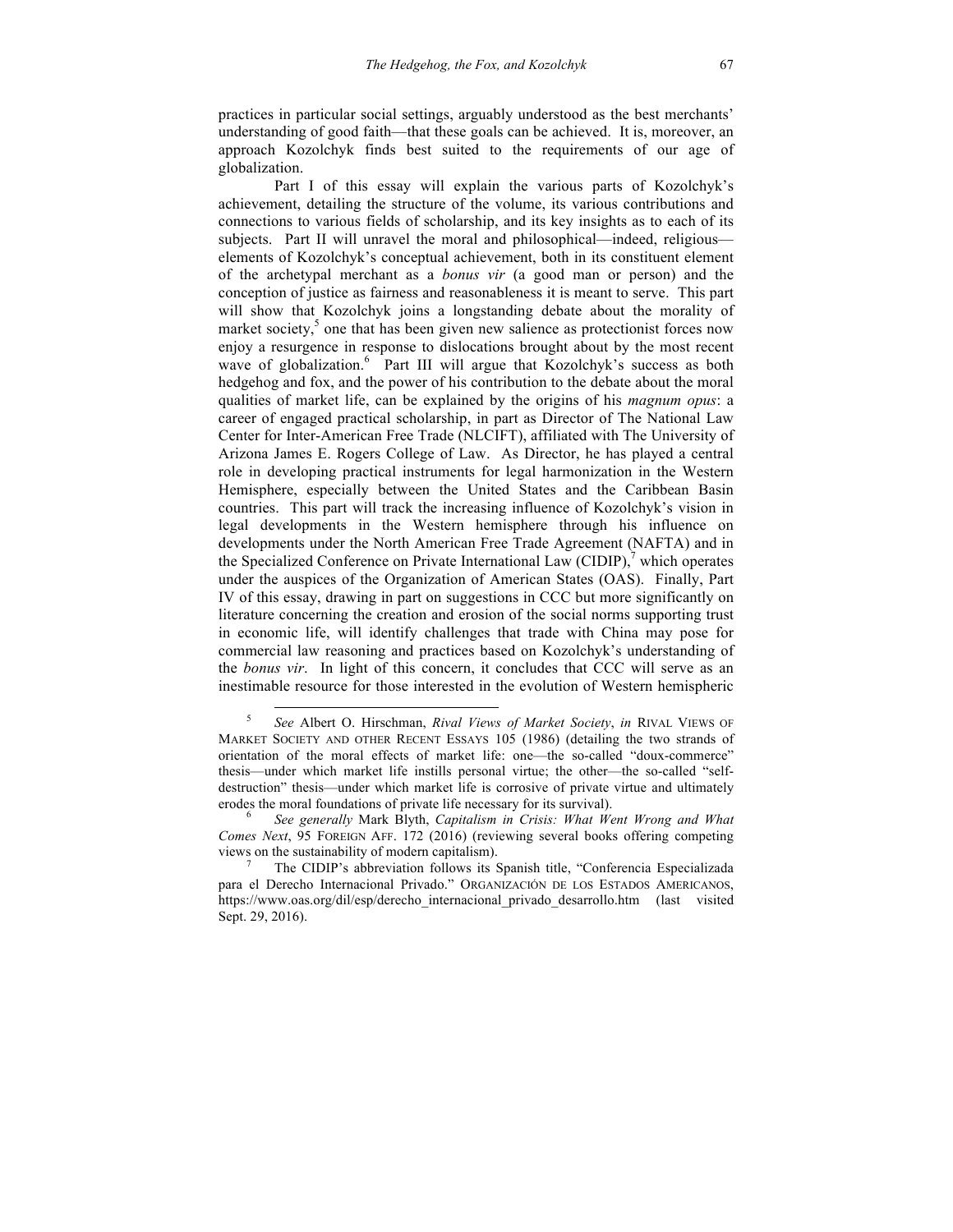and East Asian Trade under the proposed Trans-Pacific Partnership (TTP), providing another generation of scholars and practitioners with a welcoming launch pad for their own efforts to unite theory with practice as faithfully as Kozolchyk's exemplary effort in this volume, perhaps serving as a legacy even greater than CCC itself.

## **I. THE FOX'S MANY INSIGHTS**

Kozolchyk's book is divided into five parts and totals thirty chapters, beginning with a theoretical framework and practical vocabulary founded on Roman law, moving to the medieval structure of guilds and notaries to restrain trade, exploring the emergence of Western European codes law in the ashes of medievalism, then showing counter-examples where less progress was made in Latin America, the Soviet Union and China, and finally reaching the apotheosis of commercial law in Anglo-American invention. Reading CCC from beginning to end takes the reader through a wonderful journey in legal history, sociology, politics, and economics through many lands, a large number of which will be foreign territory to readers who have specialized only in particular disciplines. Yet Kozolchyk is a superb guide.

Part I outlines the book's basic themes, exploring what Kozolchyk calls the "logic of the reasonable," particularly as expressed in the insightful opinions of the giants of the common law, Lord Mansfield and Judges Friendly and Cardozo.<sup>8</sup> Part I then lays the foundation for a history of comparative law by explaining through an anthropological lens the role executory promises play in facilitating the provision of credit to enable production and exchange in the shift from agricultural to commercial society.<sup>9</sup> But the real payoff in these chapters comes in detailed case studies: one concerning the cultural context for competition; <sup>10</sup> the other, an illustrative case study of Kozolchyk's own effort in the OAS Model Law on Secured Transactions to adapt modern commercial understandings to the Latin American cultural context.<sup>11</sup> These case studies (presented in the form of appendices to introductory chapters) immediately allow the reader to apprehend the specific factual contexts in which Kozolchyk's

<sup>8</sup> *See* KOZOLCHYK, CCC, *supra* note 4, at 54–65. 9 *See id*. at 81–102. 10 *See id.* at 22–34 (discussing erroneous assumptions about Japanese business culture that might have mislead the U.S. Supreme Court in the predatory pricing decision, Matsushita Elec. Indus. Co. v. Zenith Radio Corp., 475 U.S. 574 (1986)) (citations omitted). <sup>11</sup> *See id.* at 66–79. *See* Organization of American States, *Model Inter-American* 

*Law on Secured Transactions*, http://www.oas.org/dil/uniform%20law%20review.pdf (2002) [hereinafter OAS, *Model Secured Transactions*]. This Model Law was in turn based on 12 principles produced by a drafting conference composed of Western hemispheric experts meeting under the auspices of the NLCIFT. *See Meeting of OAS-CIDIP VI Drafting Committee on Secured Transactions Conference Transcript*, 18 ARIZ. J. INT'L COMP. L. 334 (2001).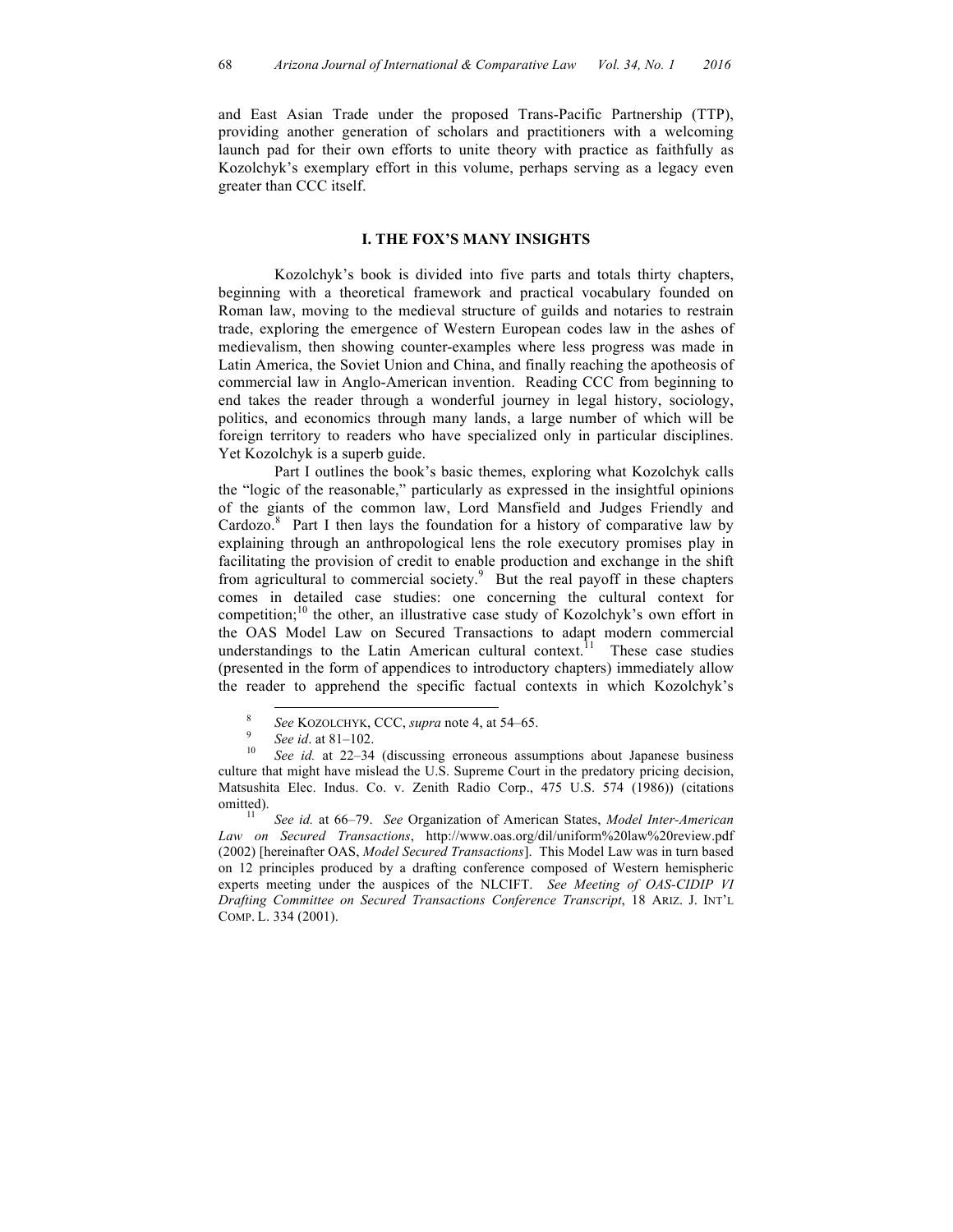methodology can be employed. Yet, as a prelude to his discussion of the OAS Model Law on Secured Transactions, Kozolchyk also plants the seeds of the volume's central message with an account of Emperor Constantine's repeal of the *Pactum Commissorium*. This traditional Roman right permitted creditors to repossess or foreclose on collateral, thus facilitating the flow of credit. Constantine, in Kozolchyk's telling, judged it more important to enforce a prohibition against usury inspired by Christian theology and to protect impoverished Christian debtors from rapacious creditors.<sup>12</sup> Part I thus concludes with an exquisite introduction to Roman law as the foundation for the evolution of commercial systems in medieval and modern Europe, which, while complete in itself, also forms the legal-factual matrix for all further Western discussion of commercial law. Here, Kozolchyk introduces the concept of Ulpian's *bonus vir* as a legal standard and, with a series of excerpted opinions from the *Corpus Juris Civilis*, brings to life that Roman concept, which might have served as an alternative to Constantine's blunt rejection of all creditor rights.<sup>13</sup>

Part II of CCC takes the reader through a detailed study of medieval commercial practices, bringing to life the practical limitations imposed on commerce and market access by guilds, agency rules, and notaries. Here, Kozolchyk makes clear that the combination of these rules limited commerce particularly through their failure to protect those relying on the apparent authority of commercial agents. This was in part because the conceptual problem based on the Roman theory of typification of contracts, under which a kind of *numerus clausus* (closed number) principle limited the kinds of contractual exchanges that might be enforced, thereby excluding theories of unilateral contract or reliancebased reasoning.<sup>14</sup> This theoretical prison served only to reduce protection for third parties and thereby to obstruct the flow of credit. Perhaps more importantly, it gave rise to a perception that commerce was ignoble or corrupt; for example, the paradigm of the "Picaresque" or shifty tradesman in Spanish medieval culture assumed that such a merchant would pass on bad debts in a kind of habitual Ponzi scheme.<sup>15</sup> (Much later in the volume, in one charming dialogue with a Mexican law professor about Mexican cultural attitudes, Kozolchyk's Mexican interlocutor refers to the "natural or God-given right to smuggle."<sup>16</sup>) Indeed, high levels of corruption prompted high levels of regulation and authentication, thus engendering the rise of guilds and notaries, which (despite their intention to prevent corruption) in effect foreclosed competition and facilitated the extraction of bribes and other side payments.17 Yet Kozolchyk also shows that formalistic rules promising legal certainty and barring the enforcement of unilateral promises or rights based on reasonable reliance induced market exchanges through circumvention (what he calls a "simulation" of a real exchange based on unilateral

<sup>&</sup>lt;sup>12</sup> See KOZOLCHYK, CCC, *supra* note 4, at 70.<br>
<sup>13</sup> See id. at 128–35.<br>
<sup>14</sup> See id. at 150–51.<br>
<sup>15</sup> See id. at 143–45.<br>
<sup>16</sup> Id. at 538.<br>
<sup>27</sup> See KOZOLCHYK, CCC, *supra* note 4, at 191–242.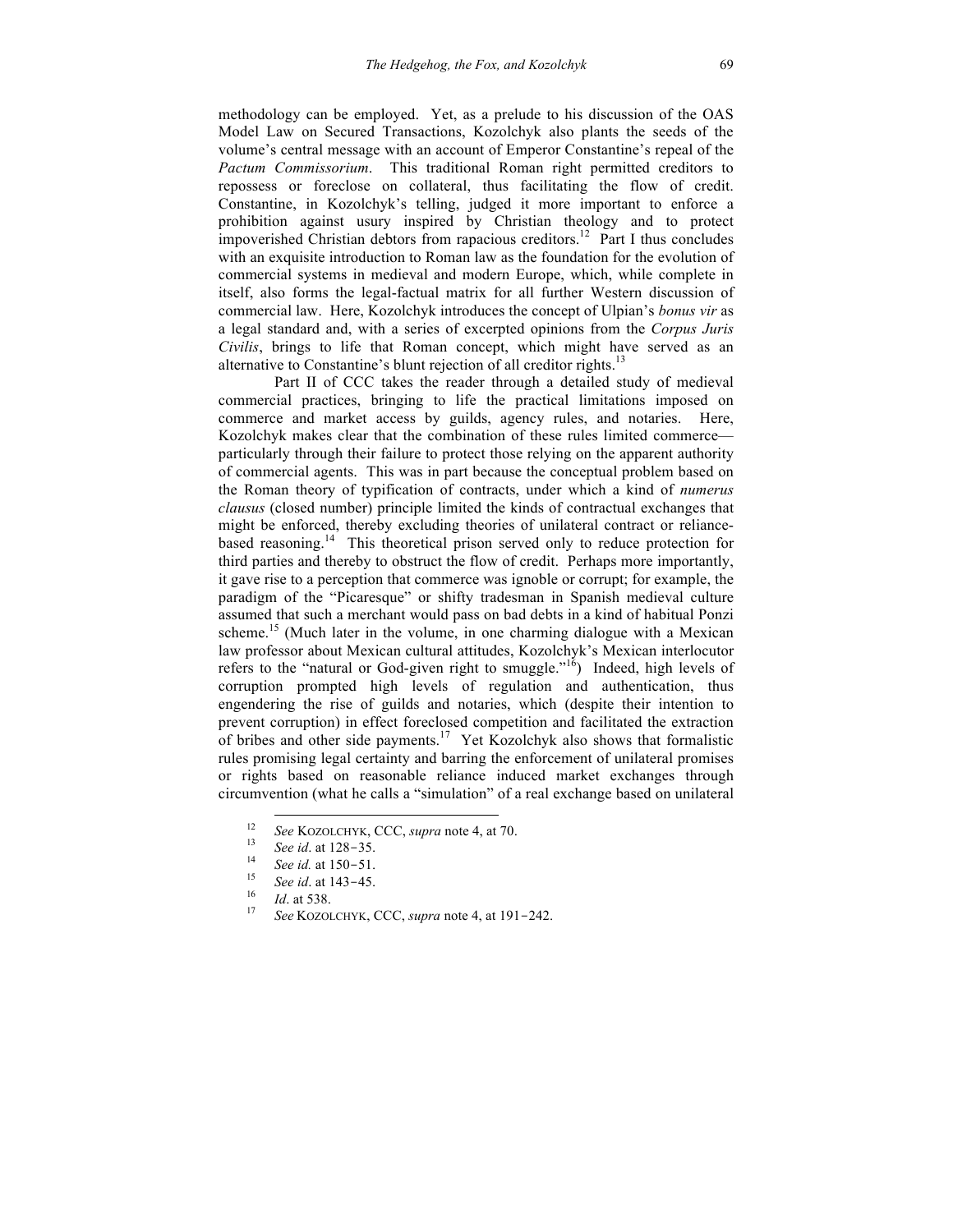promises or reliance through the legal form of a false bilateral exchange).<sup>18</sup> But these fraudulent (albeit practical) instruments came at the price of initially higher transactional costs from requiring unnecessary false formalities, offered less value than fully-legal transactions (since the possibility they could later be deemed fraudulent forced market participants to discount the price they would be willing to pay to accept that legal risk), and further damaged the reputation of merchants for honesty and reliability, with effects well into modernity.<sup>19</sup> Most critically, Kozolchyk shows that the principal vehicle for circumvention of the dogmatic rules against usury, unilateral commitments, and reliance-based reasoning came primarily from the religiously-inspired practices of the medieval Jewish brotherhood of merchants, who served as reliable intermediaries willing to enforce unilateral commitments upon which contract parties could reasonably rely.<sup>20</sup> As discussed in Part II of this essay, this insight becomes the root premise in the hedgehog's understanding of the foundations for commerce.<sup>21</sup>

Parts III and IV of CCC form a pair, though they can be studied separately. Part III addresses the emergence of modern Western European codes and the varying degrees of progress they have made in freeing themselves from the chains of medieval dogmatism. In exploring post-Enlightenment European codification efforts, Kozolchyk crucially differentiates between the French and German experience. French influence peaked in the immediate aftermath of Latin American independence following the Napoleonic Wars, as Latin American codification efforts were crucially influenced by the French model. Rationalism and deductive logic, $22$  coupled with the French Revolutionary (as well as Napoleon's own personal) prejudice against merchants and in favor of debtor small-landholding bourgeoisie, $^{23}$  resulted in a Code Civil that was dominated by the amorphous concept of *causa*. Briefly, this concept can be understood to sanction only specific kinds of contracts; thus, it prevented the natural evolution of commercial instruments to create new forms of contracts, or soften the requirements for enforcement of existing contractual forms, to meet changing social and economic needs. $24$  French law thus evidenced tortured decisional reasoning in concrete cases as the gap between the Code Civil and the Code de

- 
- 

 <sup>18</sup> *Id.* at 150–52 (quoting Raymond de Roover's description of the typical "simulation" of an exchange transaction of foreign currency, coupled with a commission, to disguise the charging of interest on a loan). *Id.* at 510–13 (discussing the Mexican practice of fraudulent or disguised transactions, "simulations," designed to circumvent legal prohibitions) (citations omitted).<br><sup>19</sup> *See id.* at 145–48.<br><sup>20</sup> *See id.* at 153–63. Kozolchyk acknowledges that the recorded practices of

English wool merchants may also have played a role in circumventing medieval Canonical restrictions on the advance of credit to facilitate production and exchange and the special influence of Henry VIII's 1545 Statute of Usury, which regulated rather than prohibited the charging of interest. KOZOLCHYK, CCC, *supra* note 4, at 156.<br><sup>21</sup> *See infra* Part II.<br><sup>22</sup> *See* KOZOLCHYK, CCC, *supra* note 4, at 245–68.<br><sup>23</sup> *See id.* at 268–80.<br><sup>24</sup> *See id.* at 280–96.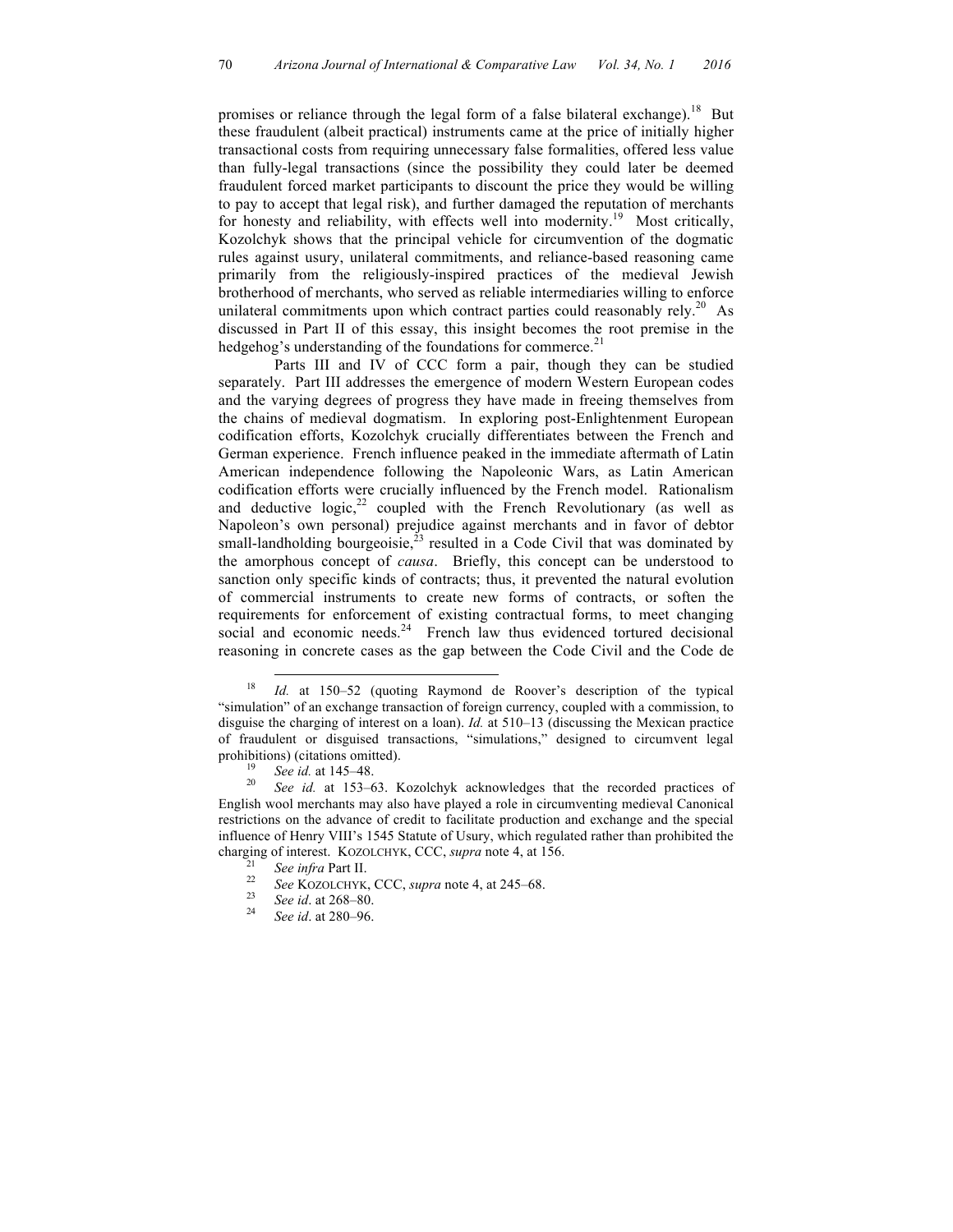Commerce of 1807, on one hand, and commercial realities in which they were applied on the other, became insurmountable during the explosive growth of industry and enterprise in the 19th and 20th centuries. Unlike German law, French law to this day limits reliance-based reasoning and provides excessive protection to familial interests in property, thus frustrating the protection of thirdparty interests and thereby limiting the development of robust markets protecting creditors and enabling the supply of credit.<sup>25</sup> In a wonderful case study of the Mexican Civil Code (which is based on French law) Kozolchyk shows the barriers this French inheritance raised for even the simplest real estate transactions, given the absence of reliable mechanisms to ensure the transfer of title pursuant to agreement or even to structure enforceable escrow agreements that could overcome the lack of trust between strangers in commercial transactions.<sup>26</sup>

In contrast, the German Codes—both the German Commercial Code of 1897 (HGB), and the German Civil Code of 1900 (BGB)—drew on a century of practice rather than abstract theory. Thus, the needs of emerging German industry, agriculture, commerce, and especially finance set the context for more open-textured legal language that in a sense ratified emerging German practice.<sup>27</sup> These Codes did not employ a *causa*-inspired *numerus clausus* approach to the validity of contracts, thus opening the door to the negotiation and enforcement of unilateral merchant promises, such as bills of exchange by *bona fide* purchasers for value, and approving the emerging commercial instruments for supplying credit. Moreover, unlike French law's reliance on strict rules, the German Codes relied on principles of good faith—both as a general duty in the performance, execution and even the negotiation of contracts and as the basis for allowing courts to adjust the meaning of contracts to meet new circumstances. <sup>28</sup> Kozolchyk here observes that German doctrinal writing and codification practice were immensely consequential in the United States through their influence on Karl Llewellyn, the chief draftsman of the Uniform Commercial  $Code<sub>2</sub><sup>29</sup>$  thus reinforcing the different trajectories of the United States and Latin America in the development of their respective commercial laws and foreshadowing Kozolchyk's detailed analysis of the characteristics of Anglo-American commercial law in Part V of CCC.<sup>30</sup>

Good teachers teach by counter-example, just as good first-year contracts teachers sometimes teach the common law of contract by contrasting it with UCC solutions; and Part IV reveals that Kozolchyk, whatever else he may be (economist, anthropologist, historian, or philosopher), is a fabulous teacher. It provides a detailed analysis of the three cases of Latin America, the former Soviet Union, and China, in which various factors—colonial heritage, what Kozolchyk

<sup>25</sup> *See id*. at 297–373. 26 *See id.* at 373–76. <sup>27</sup> *See* KOZOLCHYK, CCC, *supra* note 4, at 381–96 (discussing German commercial practice and the role of scholarship).<br><sup>28</sup> *See id.* at 413–38.<br><sup>29</sup> *See id.* at 440–49.<br><sup>30</sup> *See infra* text accompanying note 35.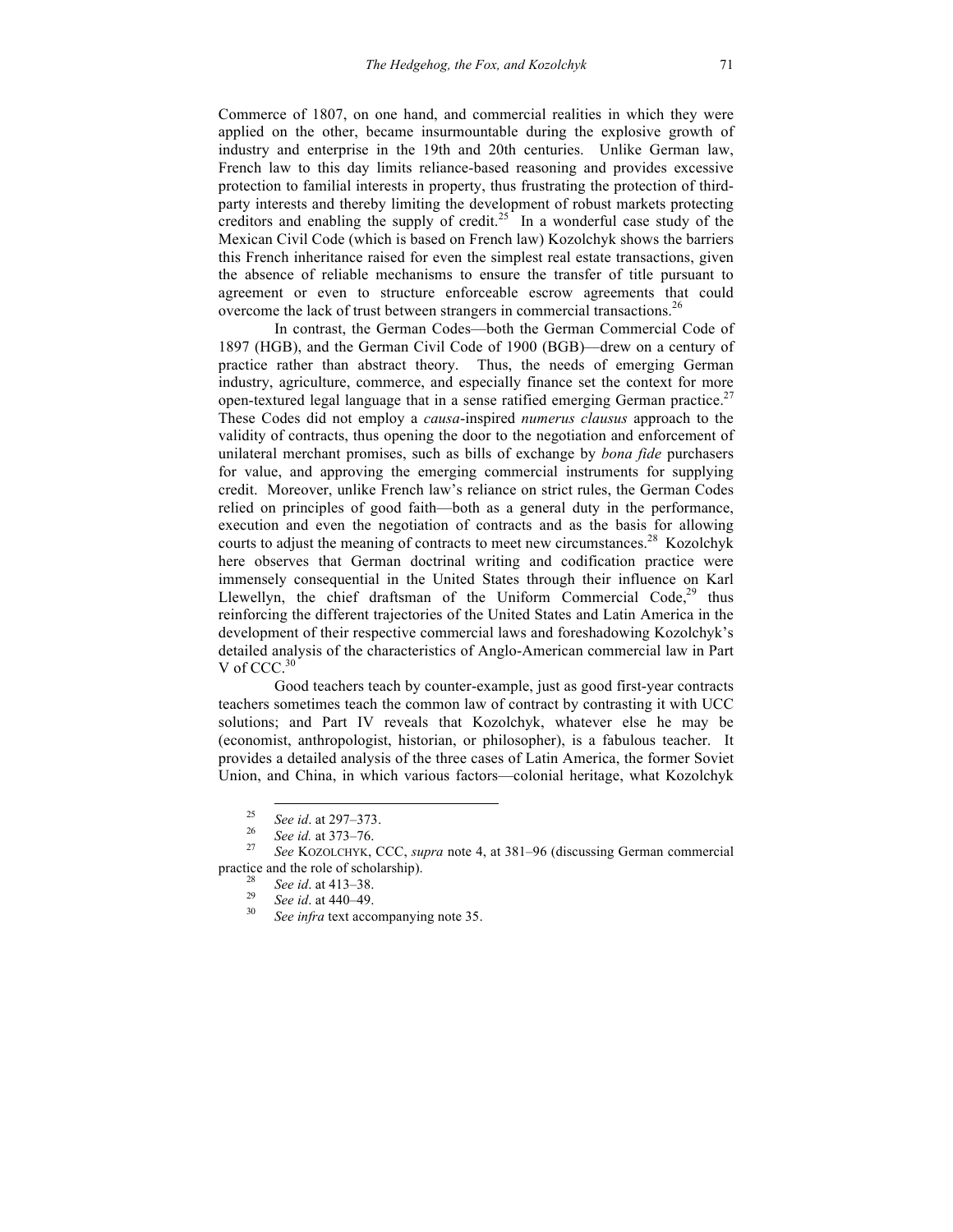calls the "invertebrate" character of a legal system, and a dysfunctional cultural commitment to preferring family members to strangers—frustrated the emergence of commercial legal systems. For this reader, these are the most enriching studies in CCC. Kozolchyk reveals in excruciating detail the many limitations caused by "familism" in Latin America, which unduly privileges family interests at the expense of innocent third parties. $31$  Similarly, he shows that reasonable third parties could find no protection from authoritarian-legalism in the former Soviet Union, as well perhaps as in Russia today, $32$  under what he calls an "invertebrate" system of commercial law—a law

> whose factual and normative components were so imprecise that they enlarged the power (and all too often filled the pockets) of government officials, starting with the policeman who waived a fine or prohibition in exchange for a bribe, and extending to the directors of state enterprises and planners of the USSR's economy.<sup>33</sup>

The combination of familism and authoritarian-legalism potentially at work in modern China posed obvious challenges for the development of global commercial law and will be the subject of the final part of this essay.<sup>34</sup>

Part V is the culmination of CCC, for it analyzes in detail the mechanisms through which modern English and American commercial law facilitate economic exchange. These chapters serve as a mini-course in the law of international business transactions, as well as comparative modern commercial law, and as a superb introduction for "civilians" (i.e., those trained in the civil law tradition) to the sources and methods of Anglo-American law and the socioeconomic contexts in which the British and US systems arose.<sup>35</sup>

For the purposes of acquiring a firm grasp of the hedgehog's vision underlying CCC, which is the subject of Part II of this essay, one should give a close reading to Kozolchyk's masterful recital of the emergence of the modern law validating commercial and standby letters of credit (LOC). This detailed case study focuses on the practices of merchant bankers and the private codification of their best practices through multiple versions of the Uniform Customs and Practices for Documentary Credits (UCP) promulgated by the International Chamber of Commerce.<sup>36</sup> The UCP's terms became the law of the contracts in this specialized context and set the basic expectations of the parties in modern

<sup>&</sup>lt;sup>31</sup> See KOZOLCHYK, CCC, *supra* note 4, at 475–543.<br> *See id.* at 545–621.<br> *Id.* at 546.<br> *See infra* text accompanying note 109.<br> *See generally* KOZOLCHYK, CCC, *supra* note 4, at 749–858.<br> *See George L. Ridgeway, ME* INTERNATIONAL CHAMBER OF COMMERCE (1959), *cited in* KOZOLCHYK, CCC, *supra* note 4, at 1058 n.114 (detailing the history of the ICC, including its role in the development of the UCP).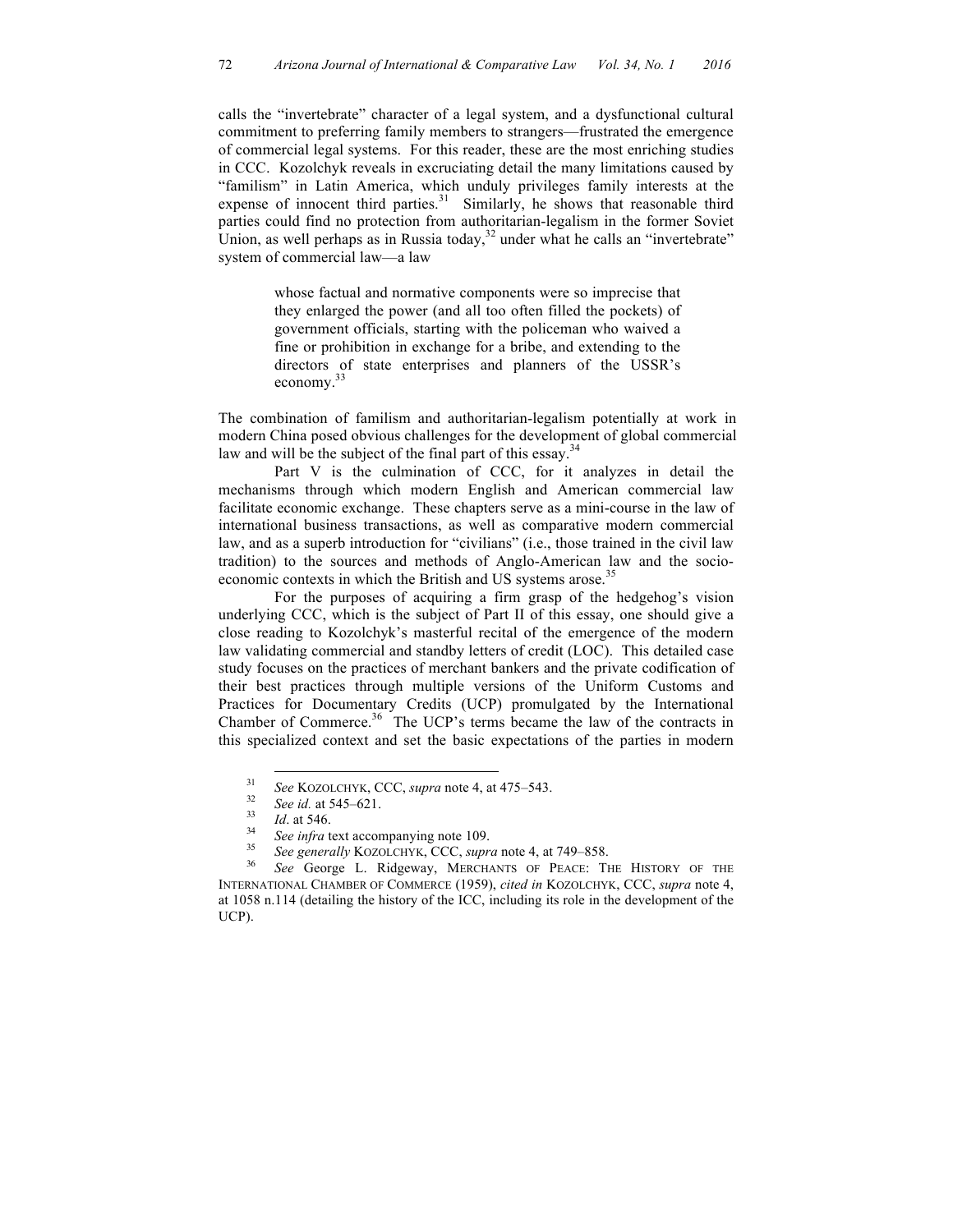LOC practice, which for decades has facilitated international exchange by providing a secure means of payment, enforceable notwithstanding breach or other infirmities in their related buyer-seller goods and shipment contracts. By assuring payment based on the presentation of documents of title alone, which thereby gives banks an enforceable collection mechanism against collateral, the provision of credit and payment are assured. Thus, like possession of a negotiable instrument in the hands of a *bona fide* purchaser for value, the beneficiary of an LOC can enforce, subject to very limited exceptions, the instrument notwithstanding underlying defects in the exchange between the parties originating the instrument. With certainty of enforceability, moreover, these instruments can serve also as a form of credit (since beneficiaries of LOCs, for an appropriate discount reflecting the parties' different needs for immediate funds, can transfer their collection rights to purchasers for value, who then may enforce their rights to collection); and, much like accounts receivables in Anglo-American jurisprudence, they can serve as a form of collateral for the extension of credit.<sup>37</sup> In short, LOCs not only overcome the legal risk of nonpayment endemic in

international trade, but they also facilitate the flow of credit to those seeking to enter global markets. While this brief and imprecise summary cannot do justice to Kozolchyk's fox-like description of the legal advances in LOC law in the last century, it does provide a segue for addressing Kozolchyk's hedgehog-like overall thesis explaining how instruments of such global importance as LOCs emerged, in fact, out of legal nothingness.

Kozolchyk proceeds to show that it was only when bankers made what one might call a "leap of faith" that LOCs emerged. Less metaphorically, Kozolchyk notes that relatively equal bankers, who sometimes are issuing banks and sometimes are collecting banks (and therefore had an interest in respecting the interests of other parties because the shoe, so to speak, may soon be on the other foot), initiated the practice of commercial letters of credit through an unenforceable act of generosity. The bank issuing the LOC would give "something of value to the beneficiary (the authorization to draw) without receiving an immediate equivalent from him."<sup>38</sup> That the "issuing bank gained the trust of the beneficiary and of subsequent participants in the transaction, including its correspondent banks, for the issuing bank was sufficient consideration."<sup>39</sup> But here the word "consideration" is used in a non-technical legal sense, since it is at odds with the general understanding that past consideration does not constitute a bargained-for exchange. Rather, it is a gift that seeks to induce reciprocal altruism.

<sup>37</sup> *See* KOZOLCHYK, CCC, *supra* note 4, at 1049–51. 38 *Id*. at 1053. 39 *See id*. at 1053, 1075–80 (summarizing these developments and expressing concern that the effort to maximize bank shareholder value is causing the proliferation of unethical practices inconsistent with ethically sound customs that gave rise to the modern LOC).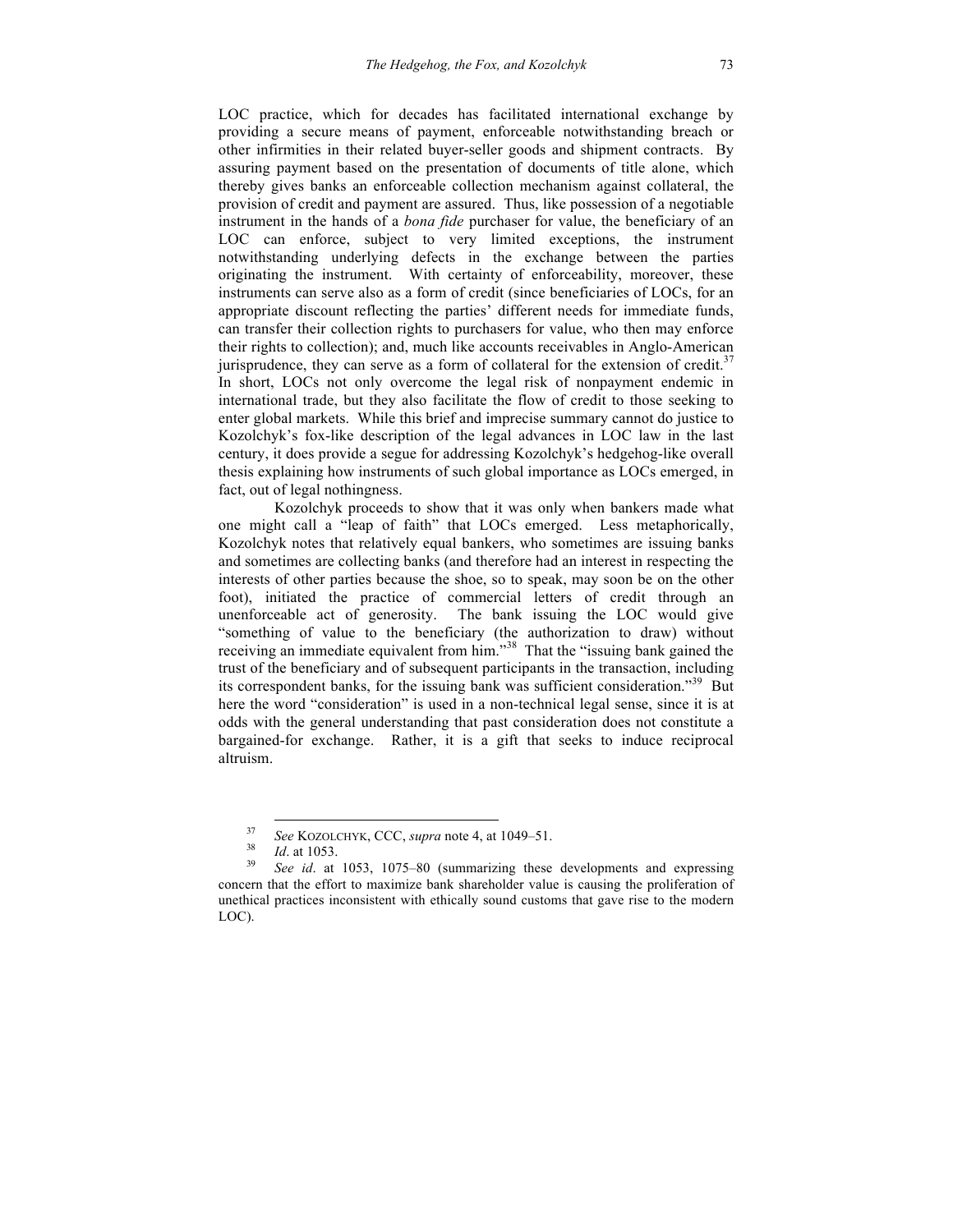#### **II. THE HEDGEHOG'S GREAT TRUTH**

Because Kozolchyk's central insight regarding the gift-giving origins of even such a sophisticated and globalized transaction as the modern LOC comes at the end of the book, one could also read CCC backwards, as if unpeeling the layers of an onion or, as might an archeologist, uncovering the layers of foundations of an important site until one reaches the earliest forms of civilization. This thought-experiment might help a reader to develop a clearer understanding of the hedgehog's vision.

Thus, modern Anglo-American commercial law that facilitates enforcement of unbargained-for offers in specific contexts,  $40$  relies on sectoral customary practices as a critical measure of good faith, $41$  and effectively protects third parties acting in good faith through judicially-authorized specific performance and self-help remedies, such as providing secured parties an immediate right to take possession of the collateral after default.<sup>42</sup> This current synthesis could be viewed as building on the advances made by German code drafters through a somewhat amorphous conception of good faith, $43$  although the BGB and HGB provided more legal clarity and third-party protection than French and Latin American Codes,<sup>44</sup> not to mention the more primitive conceptions of socalled invertebrate and authoritarian law. But these modern systems all found their sources in the central dilemma posed by Roman and medieval law's search for commercial law principles only through deductive reasoning from initial premises grounded in an Aristotelian pursuit of the "essential" elements of commutative justice in a fair exchange, including a prohibition of interest, a theory that fatally ignored social facts. $45$  Yet the genius of Roman law during the Republican *praetorian* period was precisely to enable the system of *praetors* as promulgators of legal formulas, *iudices* as triers of fact, and *jurisconsults* as external experts, working together, to adapt Roman law to changing facts—both to soften the rigors of the civil law with a *ius honorarium*, much like the English Chancellor's invention of equitable remedies; and to adapt the Roman civil law to form a *ius gentium* for Romans and non-Romans alike.

In sum, for wisdom on how to proceed in the modern world trading system's attempt to harmonize now globally multiple legal systems in the story, Kozolchyk returns to the first phases of globalization in antiquity and that first effort to construct a living *ius gentium*. <sup>46</sup> Viewed this way, CCC itself reads like Euclid's elements, which have influenced so many political thinkers (Abraham

<sup>&</sup>lt;sup>40</sup> See id. at 908–14 (especially the so-called "merchant's firm offer").<br>
<sup>41</sup> See id. at 972–77.<br>
<sup>42</sup> See KOZOLCHYK, CCC, *supra* note 4, at 1162–63, 1184–88, 1211.<br>
<sup>43</sup> See id. at 437–38 (the requirement of "*Treu u* 

differences). <sup>45</sup> *See id.* at 149–51 (citations omitted). <sup>46</sup> *See id*. at 105–25.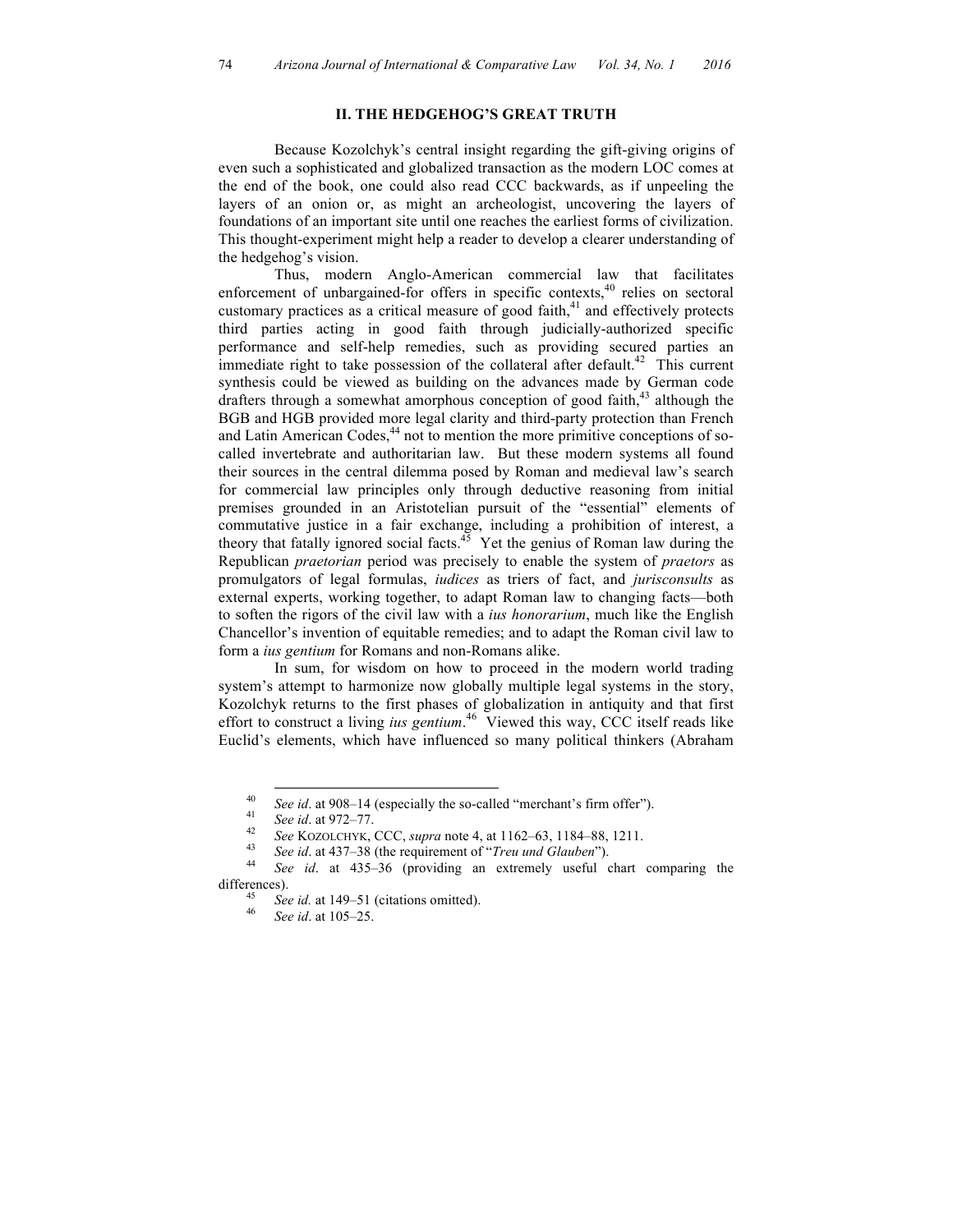Lincoln<sup>47</sup> and Thomas Hobbes<sup>48</sup> among them) to believe that agreement on foundational assumptions is at the core of reasoned discourse, even in political economy. It may be ironic, however, that the gist of Kozolchyk's argument namely, that deductive systems of commercial law impede the development of commerce—is presented in the form of a series of deductive inferences from a set of foundational postulates.

At its root, however, Kozolchyk's chain of argument is premised on a particular conception of human nature. Significantly, he closes the volume with an attack on the Law & Economics movement, which he believes is based on a flawed understanding of human motivation as entirely selfish. Law grounded on that premise, he argues, fails to recognize the socio-biologist's "eusociality," or an anthropologist's "reciprocal altruism," in our natures. It fails to perceive that the best practices of the most honorable merchant (Ulpian's *bonus vir*) are the true and therefore most effective measure for law and its adjudication in a way that serves the common good. $49$  In this sense, while rejecting Aristotle's essentialism as a logical system, he reclaims another part of Aristotelian thought—namely, the belief that moral virtue lies in the habitual pursuit of excellence.<sup>5</sup>

Indeed, one could go further, for Kozolchyk's conception of human nature arguably is grounded—not just on sociobiology, anthropology and abstract moral philosophy—but perhaps more deeply on a religiously-inspired insight as to commercial morality and morality more generally: namely, Rabbi Hillel's understanding that selfishness and altruism must find a reasonable accommodation in human life, for "if I am not for myself, who will be for me, and if I am [only] for myself, what am  $I.^{51}$  In Part III, while discussing and criticizing the formalistic conception of virtue in medieval fair courts as part of the process of European codification, he alludes also to Talmudic thought's Fable of the Evil Impulse. This thirteen-century old poem warns that any attempt to destroy all "evil desire" will only bring about "passion, avarice and greed," which must then entail the recognition that in human life, "[t]here will be good in evil, as

 <sup>47</sup> *See generally* Antonio F. Perez, *Lincoln's Legacy for American International Law*, 28 EMORY INT'L L. REV. 167, 225–26 (2014) (discussing Lincoln's encounter with Euclid in the late 1840s and the role it played in helping Lincoln to view the Declaration's commitment to equality, rather than the Constitution's rotten compromise, as the foundational axiom for political discussion of the question of slavery). 48 *See generally* Hardy Grant, *Geometry and Politics: Mathematics in the Thought* 

*of Thomas Hobbes*, 63 MATHEMATICS MAG. 147 (1990) (discussing Hobbes' effort in LEVIATHAN to move from foundational premises to a theory of politics).<br><sup>49</sup> See KOZOLCHYK, CCC, *supra* note 4, at 1233–45.<br><sup>50</sup> See Aristotle, *Ethica Nicomachea (Nichomachean Ethics)*, *in* THE BASIC WORKS

OF ARISTOTLE 952–59 (Richard McKeon ed., 1941); *see also* ST. THOMAS AQUINAS, COMMENTARY ON ARISTOTLE'S NICHOMACHEAN ETHICS 103–06 (C.J. Litzinger trans., Dumb Ox Books rev. ed. 1993). <sup>51</sup> *See* KOZOLCHYK, CCC, *supra* note 4, at 169 n.142 (citations omitted). This

moderate altruism or "eusociality" finds its roots, for Kozolchyk, also in the Behavioral Darwinist theories of E.O. Wilson. *See id*. at 8–10 (citations omitted).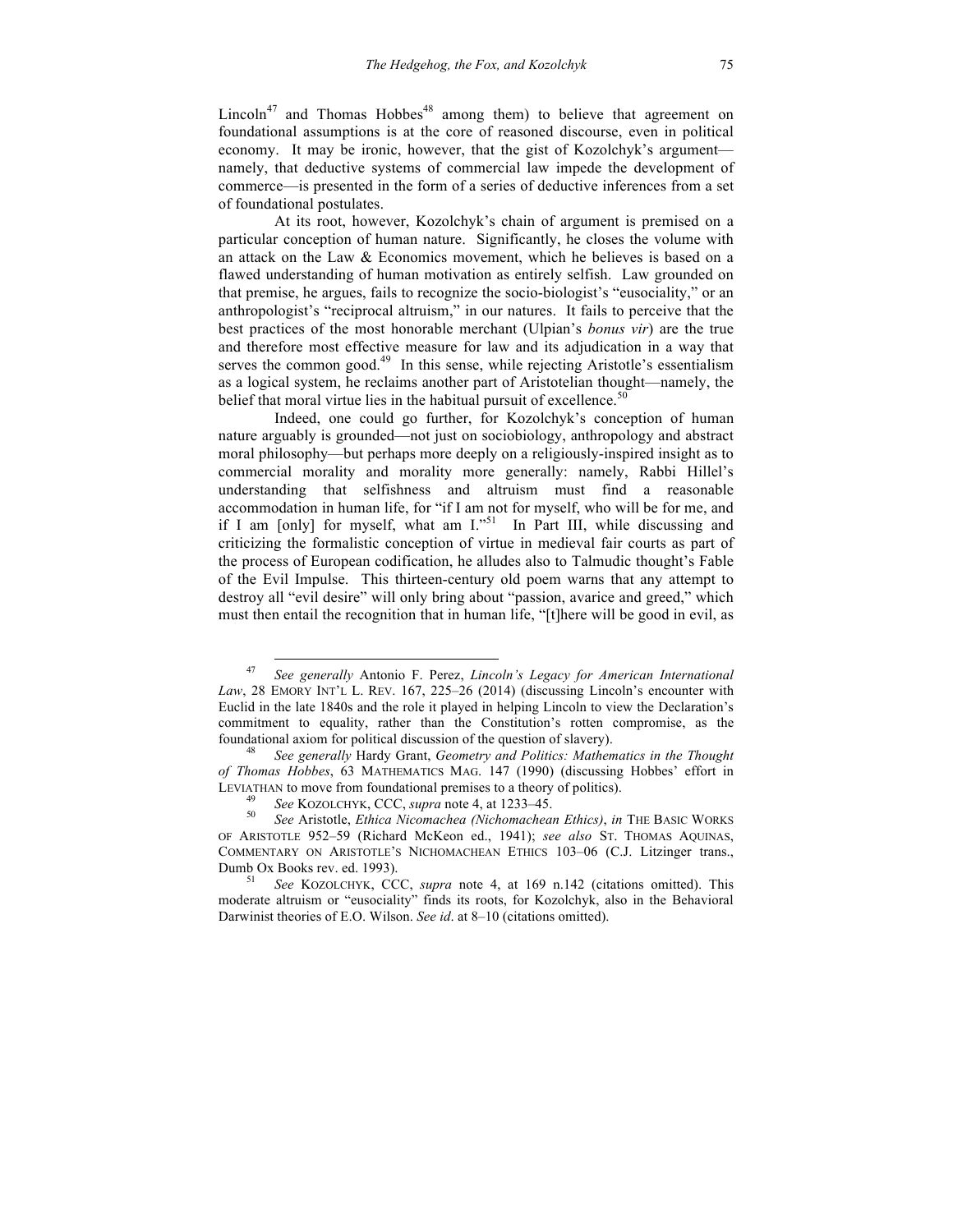there is evil in good."<sup>52</sup> This ethic characterized the Jewish communities of medieval traders<sup>53</sup> and could be observed even more clearly in the life story of Baron von Rothschild, who exemplified the "brotherly" and moderately altruistic values Kozolchyk deems characteristic of the archetypal, or most respected, merchant.<sup>54</sup> In short, the religiously inspired values of the medieval and modern

Maimonides' teachings) (citations omitted). *See also* Paul R. Milgrom et al., *The Role of Institutions in the Revival of Trade: The Law Merchant, Private Judges, and the Champagne Fairs*, 2 ECON. & POL. 1 (1990) (discussing an economic model on the role of private judges in medieval fairs).<br><sup>54</sup> *See* KOZOLCHYK, CCC, *supra* note 4, at 397–407 (relying heavily on acclaimed

biography NIALL FERGUSON, HOUSE OF ROTHSCHILD (1999)) (citation omitted). That said, it is possible that Kozolchyk's argument is subject to counter-examples showing that trust networks thrive only in oligopolized markets, where the sanction of exclusion from a close knit community substitutes for legal enforcement mechanisms. As Barak Richman argues, the network of largely Jewish diamond dealers in New York City's diamond district has unraveled precisely because its privileged position has dissolved, reducing the benefits of membership and the opportunity cost of exclusion. *See generally* Barak D. Richman, *An Autopsy of Cooperation: Diamond Dealers and the Limits of Trust-Based Exchange* (Apr. 13, 2016), http://papers.ssrn.com/sol3/papers.cfm?abstract\_id=2764470. With the rise of alternative channels of diamond supply—new Australian production mediated by South Asian merchants—coupled with De Beers' new strategy of vertical integration in place of using New York intermediaries, Jewish merchants in New York no longer perceive the benefits of observing the norms that made them indispensable intermediaries in facilitating credit sales in the market for a product, such as diamonds, that can easily evade formal, legal collection mechanisms. *See id.*

<sup>&</sup>lt;sup>52</sup> *Id.* at 317 n.120. It is impossible to pass on this thought without recognizing its potentially Machiavellian implications. For a Catholic, this Talmudic thought could be interpreted to challenge the traditional Catholic teaching that one ought not to do evil so that good may come of it. *See* CATECHISM OF THE CATHOLIC CHURCH ¶¶ 1749–61, http:// www.vatican.va/archive/ccc\_css/archive/catechism/p3s1c1a4.htm (last visited Oct. 20, 2016). But that principle is qualified by the principle of "double effect," namely, that mere awareness that an act motivated by a good purpose may have evil or harmful effects does not necessarily make the act wrongful, but an understanding that significant harms outweighing the benefit are likely would call into question otherwise well-motivated acts. *See Doctrine of Double Effect*, STAN. ENCYCLOPEDIA PHIL. (Sept. 23, 2014), http://plato .stanford.edu/entries/double-effect/. Here, the thought of German sociologist Max Weber becomes helpful in situating Kozolchyk's position. Weber, in a seminal lecture and essay that helped to shape public discourse in post-WWI Germany, distinguished in politics between an "ethic of ultimate ends" where one pursues an absolutist agenda and an "ethic of responsibility" under which one takes account of the consequences of one's high-minded goals. *See* Max Weber, *Politics as a Vocation, reprinted in* FROM MAX WEBER: ESSAYS IN SOCIOLOGY 77 (H.H. Gerth & C. Wright Mills eds. trans., 1946). Kozolchyk's analysis, properly understood, embodies an "ethic of responsibility," under which "normative charity focuses not only on the beneficence of an act, but on its empowering effects" too. *See* KOZOLCHYK, CCC, *supra* note 4, at 318. Thus, if commercial rules unrealistically grounded on behavioral assumptions of pure normative charity result in poverty, the principle of double effect in tandem with an ethic of responsibility would allow one to judge that rules based on normative charity alone must be modified. 53 *See* KOZOLCHYK, CCC, *supra* note 4, at 153–63 (drawing attention to the role of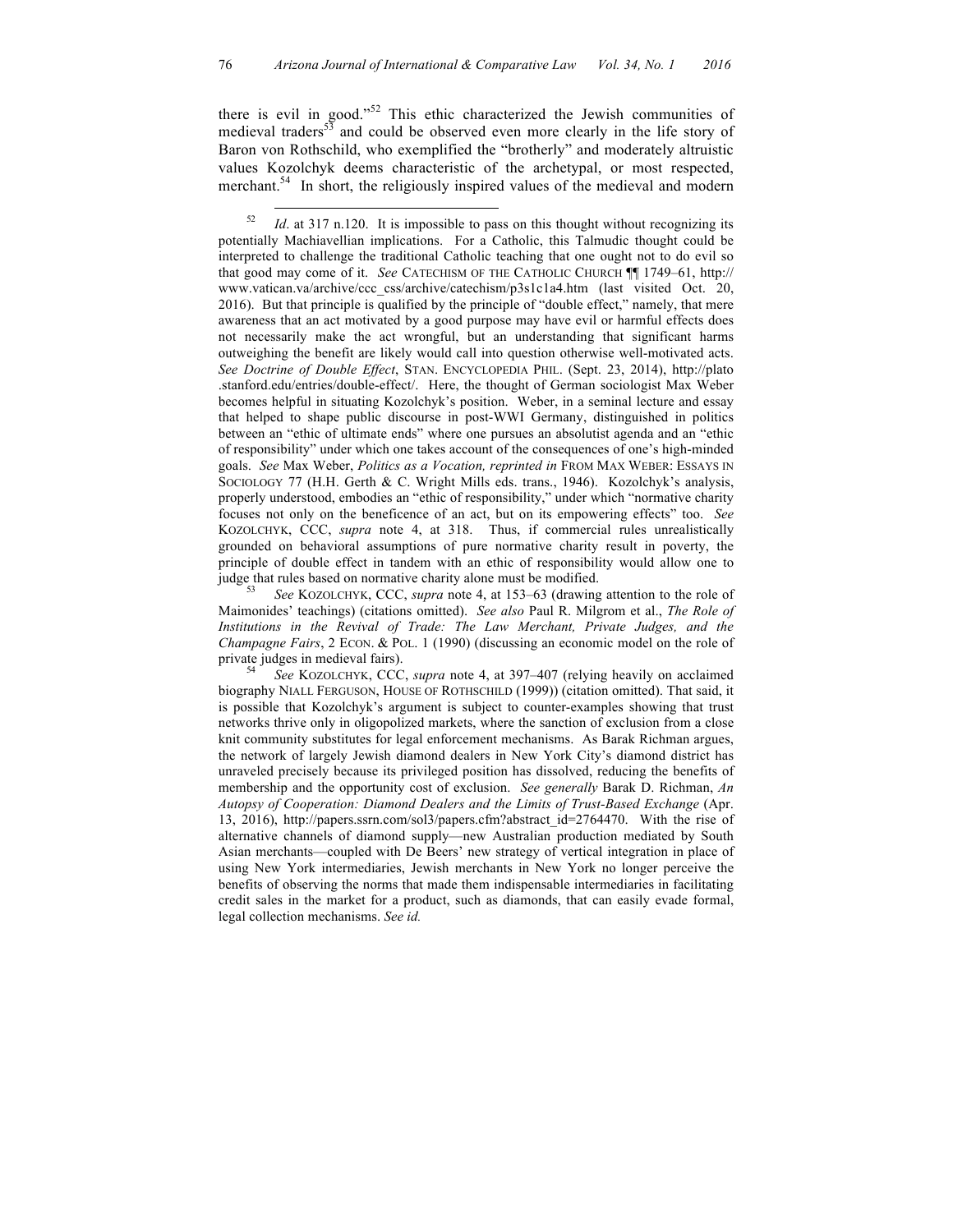communities of Jewish traders and financiers serve as the practical exemplars of Kozolchyk's theory.

Fleshing out this theory, the archetypal merchant, living a practical morality of moderate altruism, becomes the root premise for commercial development. Here, the *bon mot* (or clever phrase) becomes the *mot juste* (or exact phrase) in Kozolchyk's discourse, as he employs the term "nuclear" elements of the exchange to argue that the original or "nuclear" parties to a transaction, such as the original creditor and debtor, must give third parties the same treatment in good faith they give each other, even though these third parties are strangers and are not part of the "nuclear" or original parties to the exchange. 55 Thus, the *bon mot*, "nuclear"—an apparent analogy to nuclear physics and the constituent parties of all matter—may also, perhaps in an unintended pun, serve as the *mot juste* that reflects Kozolchyk's core idea that enhanced good faith morality of the archetypal merchant gives to third parties equality of treatment as if they were initial parties to the exchange, as if they were the members of the very same "nuclear" families or kinship groups. This line of thought is consistent with Kozolchyk's belief that the modern trade concept of "national treatment," which has become central to the WTO, GATT, NAFTA, and CAFTA, to name only a few trade agreements, is connected to the medieval idea of the so-called "peace of the market."<sup>56</sup> For Kozolchyk, these successful commercial practices, such as both national treatment and the medieval peace of the market, are manifestations of the behavioral regularity, custom, or ethical or philosophical principle (depending on the disciplinary focus one may employ) that strangers ought to be treated as "brothers" or "neighbors." Thus, in the case of credit systems, it is only through a rich understanding of the interaction between selfishness and altruism, and a firm grasp of the particular factual nuclear elements of a commercial practice, that comparative legal reform can enable law and lawyers to become a vehicle for doing well by doing good.<sup>57</sup> In CCC's Epilogue, Kozolchyk returns to this foundational thesis, observing that globalization, growing interaction, and the accumulation of experience may facilitate the emergence of the best practices of the archetypal global merchant.<sup>58</sup> One can extrapolate the beneficial consequences for global economic development if Kozolchyk's vision, as hedgehog, can be universalized.

<sup>55</sup> *See* KOZOLCHYK, CCC, *supra* note 4, at 1034–38. 56 *See id*. at 304–05 (the medieval institution of the so-called "peace of the market," which provided for safe conducts immunizing traders and their goods from capture under letters of marque and reprisal). 57 *See id.* at 1038–39. 58 *See id.* at 1247–48.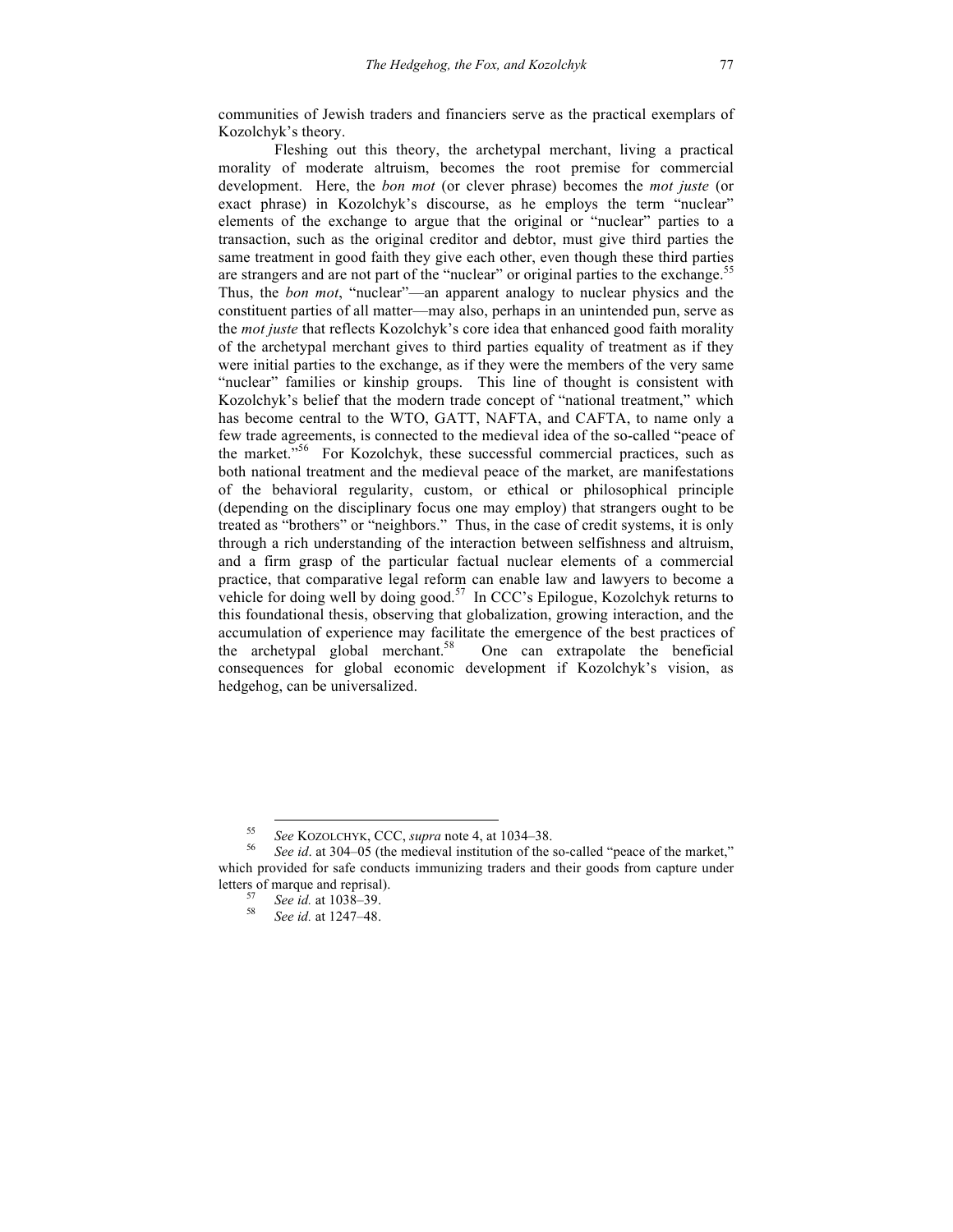For Latin Americans, however, living under a pervasively Catholic culture and an Aristotelian intellectual tradition, Kozolchyk's rejection of Aristotelian "essentialism" and its "static" conception of contractual relations and appeal to Talmudic principles may well pose a challenge.<sup>59</sup> Indeed, Kozolchyk even wants to make clear that Christian charity "as a form of doing business and judicial decision-making suffers from inherently crippling limitations."<sup>60</sup> Yet, despite Kozolchyk's frank appraisal that dogmatic medieval Catholic legal thought's misunderstanding of the role of money and interest (with its pre-Marxist distrust of capital as such), it seems that his understanding of archetypal merchant conduct arguably overlaps with Christian moral teaching. Like Kozolchyk, Catholic thought sees virtue as habitual practice.<sup>61</sup> Moreover, central to Catholic social teaching, which informs Catholic understanding of economic life as well, is the protection of the stranger; for, in response to the question "Who is my neighbor?"—by a lawyer who seeks to know how to interpret Jesus's instruction to love not only God but also one's neighbor—Jesus tells the Parable of the Good Samaritan.<sup>62</sup> Latin American Catholics would acknowledge that Talmudic teachings that are consistent with Catholic intuitions might serve as a basis for legal reform, and surely they would acknowledge that the Roman Church's medieval misunderstanding of the role of credit has been transcended by the modern Church's acceptance of the potential virtues of private property and market life.<sup>63</sup> If so, an interfaith dialogue between the Talmudic insights

- 
- 

1991), http://w2.vatican.va/content/john-paul-ii/en/encyclicals/documents/hf\_jp-ii\_enc\_01 051991\_centesimus-annus.html [hereinafter *Centesimus Annus*] (giving qualified acceptance to capitalism). *See also* Michael Novak, *Capitalism Rightly Understood: The View of Christian Humanism*, ETERNAL WORLD TELEVISION NETWORK, http://www.ewtn .com/library/business/fr91401.htm (last visited Oct. 20, 2016) (providing a sophisticated account of the balance John Paul II struck between the virtues embedded in capitalism and the necessary elements of a reform agenda). Indeed, John Paul II recognized, like the Talmudists, that "where self-interest is violently suppressed, it is replaced by a burdensome system of bureaucratic control which dries up the wellsprings of initiative and creativity." *Centesimus Annus*, *supra*, ¶ 25. *See also* MICHAEL NOVAK, THE CATHOLIC ETHIC AND THE SPIRIT OF CAPITALISM (1993). It should be acknowledged, however, that the Church continues to struggle in its understanding of the nature of economic life. Most recently, Pope Francis opined: "In fact, if the market is governed solely by the principle of the equivalence in value of exchanged goods, it cannot produce the social cohesion that it requires in order to function well." Pope Benedict XVI, Encyclical Letter *Caritas in Veritate* ¶ 35 (June 29, 2009), http://w2.vatican.va/content/benedict-xvi/en/encyclicals /documents/hf\_ben-xvi\_enc\_20090629\_caritas-in-veritate.html. *See also* Pope Francis, Apostolic Exhortation *Evangelii Gaudium* (Nov. 24, 2013), http://w2.vatican.va/content /francesco/en/apost\_exhortations/documents/papa-francesco\_esortazione-ap\_20131124

<sup>59</sup> *See id*. at 150. 60 KOZOLCHYK, CCC, *supra* note 4, at 317 (purporting to disagree with Amalia D. Kessler, *Enforcing Virtue: Social Norms and Self-Interest in an Eighteenth-Century*  Merchant Court, 22 L. & HIST. REV. 71 (2004)).<br>
<sup>61</sup> See AQUINAS, *supra* note 50 ("Lecture VI: Virtue, a Kind of Habit").<br>
<sup>62</sup> See Luke 10:25–37 (Jerusalem).<br>
<sup>63</sup> See, e.g., Pope John Paul II, Encyclical Letter Centesi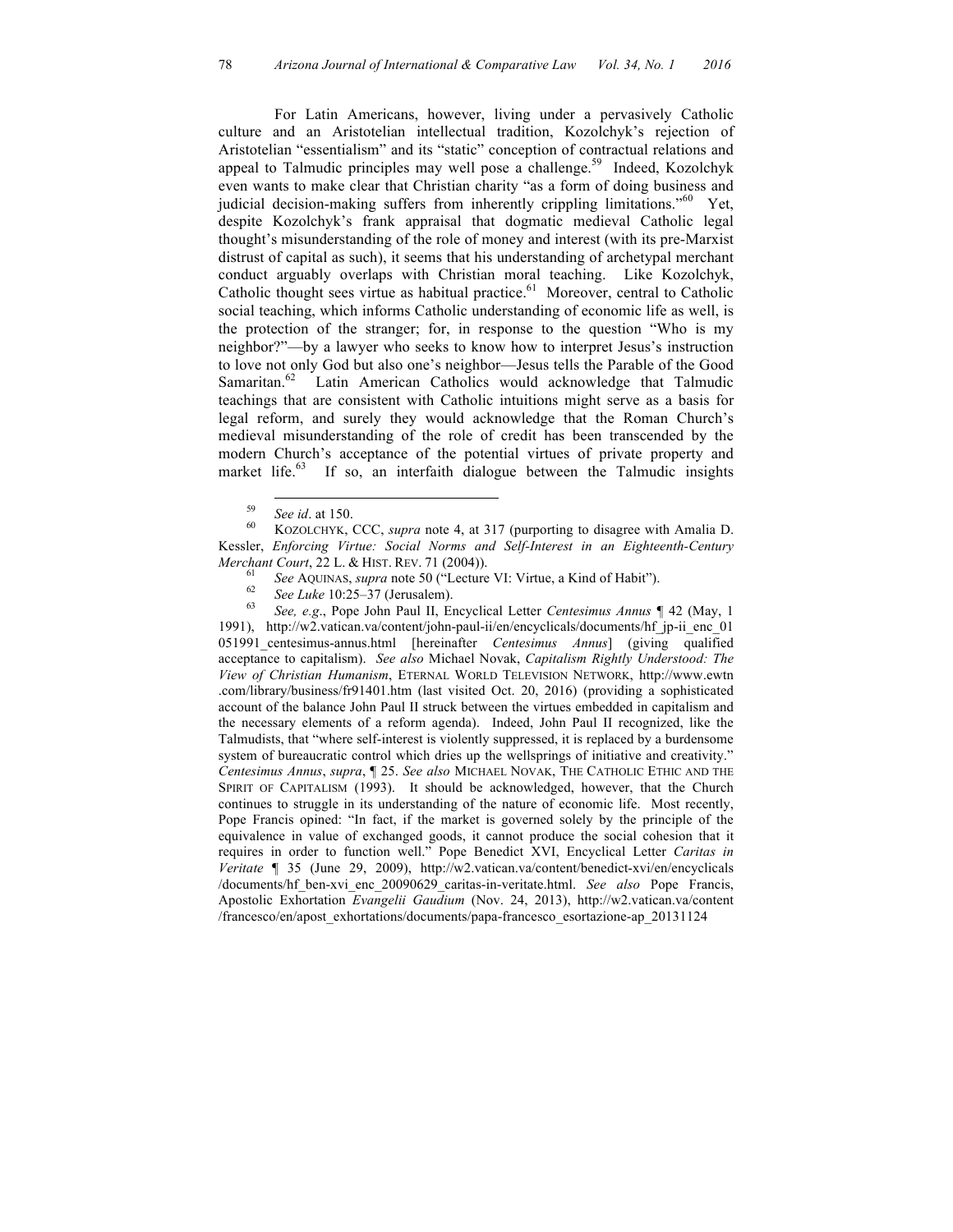Kozolchyk brings to bear and a modern Catholic understanding of the role of the market and free trade in eliminating global poverty would be in order. In promoting this foundational dialogue, which could extend to other faiths and secular traditions, Kozolchyk's work thus serves far deeper purposes than even he may realize.

Indeed, Kozolchyk's central Talmudic insights can also be located in a tension, not just between different faith traditions, but also found among those who reason from non-Judeo-Christian or wholly secular perspectives. This debate, or tension, is also a longstanding dialectic in the market's encounter with morality. In a recent formulation, political economist and intellectual historian Albert Hirschman famously distinguished between the so-called sweet or "*doux*commerce" thesis and the so-called "self-destruction" thesis. Under the former long associated with the thought of Montesquieu, David Hume, and Adam Smith—market society is conducive to good manners, opposition to violence, frugality, punctuality, and probity.<sup>64</sup> So-called "scientific" socialists, such as Marx, advancing the self-destruction thesis argued that the internal logic of capitalism would bring about "an ever-more numerous and more class-conscious and combative proletariat."<sup>65</sup> Meanwhile, conservatives, such as Bolingbroke, feared that "all social bonds were dissolved through money."<sup>66</sup>

But for Hirschman, rather than empirical questions, these competing theses evidence merely the cycling of ideas, since the so-called *doux*-commerce thesis prompted the self-destruction thesis, each of which continued to be reformulated again and again within various disciplines. In the 20th century, Horkheimer's Frankfurt School's neo-Marxism argued, like Bolingbroke, that Western civilization was destroying the intellectual and cultural basis for that civilization's existence. $67$  Meanwhile, conservative self-destruction theories were reformulated in rationalist terms—such as Schumpeter "creative destruction" of existing markets through technological advance, leaving incumbent workers and businesses behind with enormous adjustment  $costs$ ;<sup> $\delta\delta$ </sup> as the game-theoretic account of the prevalence of self-interested behavior in strategic interactions popularized by the Prisoners' Dilemma; <sup>69</sup> or, as Kozolchyk might add, the "Law  $\&$  Economics" movement.<sup>70</sup> And, in a work that would be of particular interest to Kozolchyk, Hirschman refers to German sociologist Simmel's observation that

 $\overline{a}$ 

\_evangelii-gaudium.html. Sadly, this is based on a fundamental misconception, since market exchanges are based precisely on the different perception that market participants have about the value of exchanged goods, thereby giving rise to an exchange under which both sides believe their positions have improved, which in turn furthers social cohesion by bringing the parties together in a mutually-satisfying exchange.<br>
<sup>64</sup> See Hirschman, *supra* note 5, at 107–09.<br>
<sup>65</sup> *Id.* at 112.<br>
<sup>66</sup> *Id.* at 115–16 (citations omitted).<br>
<sup>68</sup> *Id.* at 114–15 (citations omitted).<br>
<sup></sup>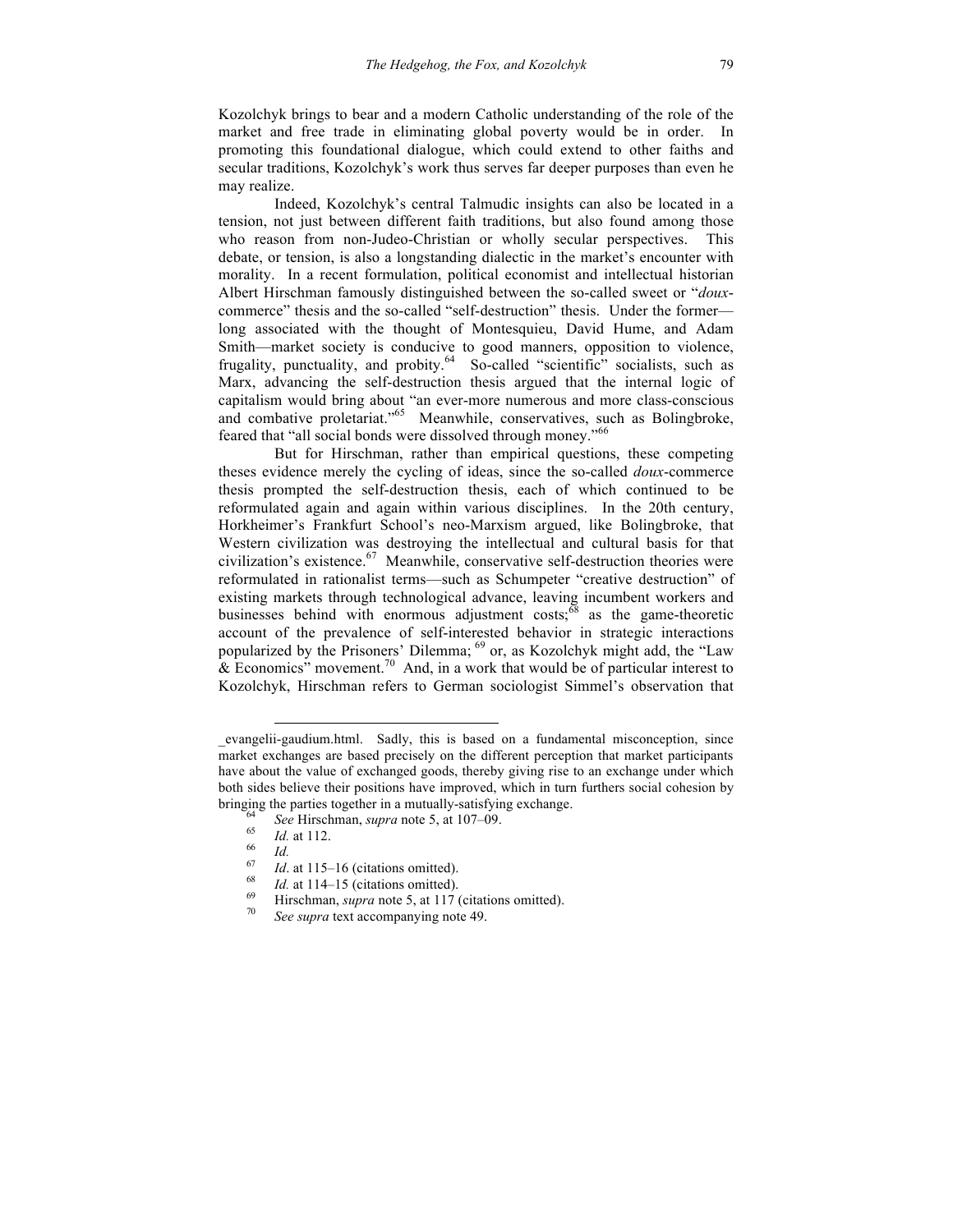"the advanced division of labor in modern society, and the importance of credit for the functioning of the economy, rest on, and promote, a high degree of truthfulness in social relations."71 Hirschman even recognized that the *doux*commerce thesis seemed to have the greatest resiliency against the self-destruction thesis in the context of studies of international trade, for "[o]nly with regard to international trade was it still asserted from time to time, usually as an afterthought, that expanding transactions would bring, not only mutual material gains, but also some fine by-products in the cultural and moral realms, such as intellectual cross-fertilization and mutual understanding and peace."<sup>72</sup>

It goes without saying that, in the context of this longstanding debate over the degree to which market society inculcates, destroys, or ultimately must depend on virtue among market participants, Kozolchyk's work is a welcome theoretical—but more importantly, empirical—contribution. Indeed, the logic of the reasonable is not for merchants alone. Kozolchyk's message to transactional lawyers in the emerging global environment is that, in addition to understanding the best practices of any setting, they must take on the responsibility of becoming the "guardians" of the good faith of the individual transaction.<sup>73</sup> For lawyers and lawyer-students of the Talmud or the New Testament, as well as other faiths and secular religions, there could not be a more inspirational note upon which to end so rich and stimulating a volume as CCC.

## **III. THE OAS AND CIDIP: THEORY ROOTED IN EXPERIENCE**

For those looking for inspiration in practice rather than theory, Kozolchyk's role in the Inter-American process of legal cooperation provides numerous examples of how his methodology can produce results. Indeed, it is the wealth of experience that has given rise to CCC that is perhaps is the best possible explanation for the quality of Kozolchyk's theoretical contribution to the process of legal harmonization in the Western Hemisphere. That process, as this Part will also show, provides examples of the consequences for failing to follow Kozolchyk's precepts, providing additional evidence for the need to take CCC seriously.

It is necessary to begin with the observation that Kozolchyk's work on comparative law and economic development grows out of his personal history, beginning in Cuba under the constraints the civil law tradition imposed on his own father's activities as a merchant. These life experiences return throughout CCC in various forms and delightfully inform the reader of the man behind the manuscript.<sup>74</sup> But the intellectual journey of these beginnings launched

<sup>&</sup>lt;sup>71</sup> Hirschman, *supra* note 5, at 121 (citations omitted).<br>
<sup>72</sup> *Id.* at 118.<br>
<sup>73</sup> Kozolchyk, CCC, *supra* note 4, at 1247.<br>
<sup>74</sup> Kozolchyk discloses that his mother's entire family, it turns out, was exterminated by the Nazis. *See id*. at 377. And he recounts the medieval atrocities of the Frankfort Ghetto, which nonetheless eventually became the launching point for the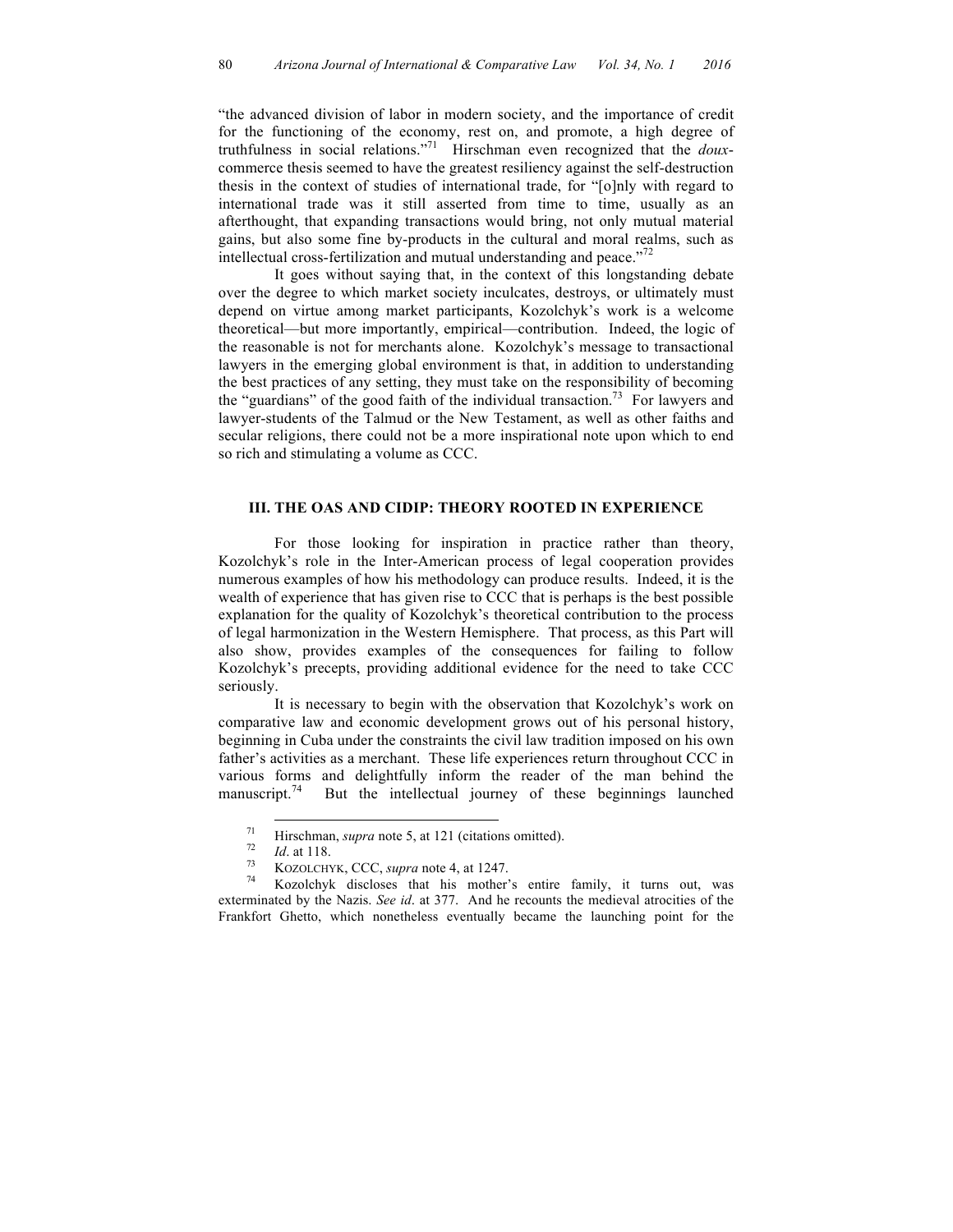Kozolchyk on a voyage through Latin American, European, and American legal scholarship, sent him to field research in Central America and Mexico, and finally brought him to port at The University of Arizona and the NCLFT.<sup>75</sup> Under Kozolchyk's stewardship, the NCLFT became a forum for technical cooperation among commercial practitioners in the NAFTA countries in a number of areas: among others, the development of codes of conduct that would facilitate the development of common standards for activities as mundane as cross-border check clearing, the checking of letter of credit documents for technical compliance with required elements, and the effective transfer of truckers bills of lading.<sup>76</sup> In these efforts, Kozolchyk, perhaps like a religious convert from a childhood civil law education to an adult faith in common-law methodology, followed a common law lawyer's practice of fully understanding all the material—as he would say, "nuclear" facts; only such understanding would yield a basis for finding the critical elements that would need to be reformed to ensure the durable success of these exchanges by means of realizing the reciprocally-altruistic behavioral standards of the archetypal merchant.<sup>77</sup> In the case of developing a "roadmap" for effective truck bills of lading, for example, this required NLCIFT researchers to be "present during the issuances of truck bills of lading in Canada, the United States, and Mexico" and "when cargo shipped from Canada or the United States was delivered to the consignee/buyers in Mexico."<sup>78</sup> In the case of developing common standards for the examination of letter of credit documents before their acceptance for payment, in implementation of new UCP rules, this entailed working with bankers associations in the United States and Mexico to conduct a document-by-document, objection-by-objection review of each group's practices,

 $\overline{\phantom{a}}$ 

Rothschilds, whose role in the development of European commerce plays a central part in Kozolchyk's story. *See id*. at 397–99; *see also supra* text accompanying note 54. But he also tells the far more heart-warming story of his introduction to business as a part-time silk cloth salesman in his father's store in Cuba, where he learned the importance of credibility and trust in market life. *See* KOZOLCHYK, CCC, *supra* note 4, at 489–90. He had, in fact, replaced a much taller salesman, and the usual measure of length of the cloth, and therefore the price of the quantity to be sold, in terms of the length of the salesman's arm needed to be adjusted to take into account his somewhat shorter stature, a limitation with which no doubt many of us can empathize. *See id.* 75 *See* Staff Members, NATIONAL LAW CENTER FOR INTER-AMERICAN FREE TRADE

<sup>(</sup>NLCIFT), http://natlaw.com/staff/dr-boris-kozolchykbk (last visited Oct. 20, 2016) (providing a concise account of Dr. Kozolchyk's academic career and role at the NLCIFT). Dr. Kozolchyk, despite his retirement as Executive Director, will continue as a member of the Board of Directors and Director of Research. *See* Leah Sandwell-Weiss, *Arizona Law Welcomes Don De Amicis as Executive Director of NatLaw*, U. ARIZ. JAMES E. ROGERS C. L. (Sept. 16, 2015), https://law.arizona.edu/arizona-law-welcomes-don-de-amicis-executive -director-natlaw. <sup>76</sup> *See* Kozolchyk, *Trans-Pacific, supra* note 4, at 44–49.<sup>77</sup> *Id*. at 49. 78 *Id.* at 48.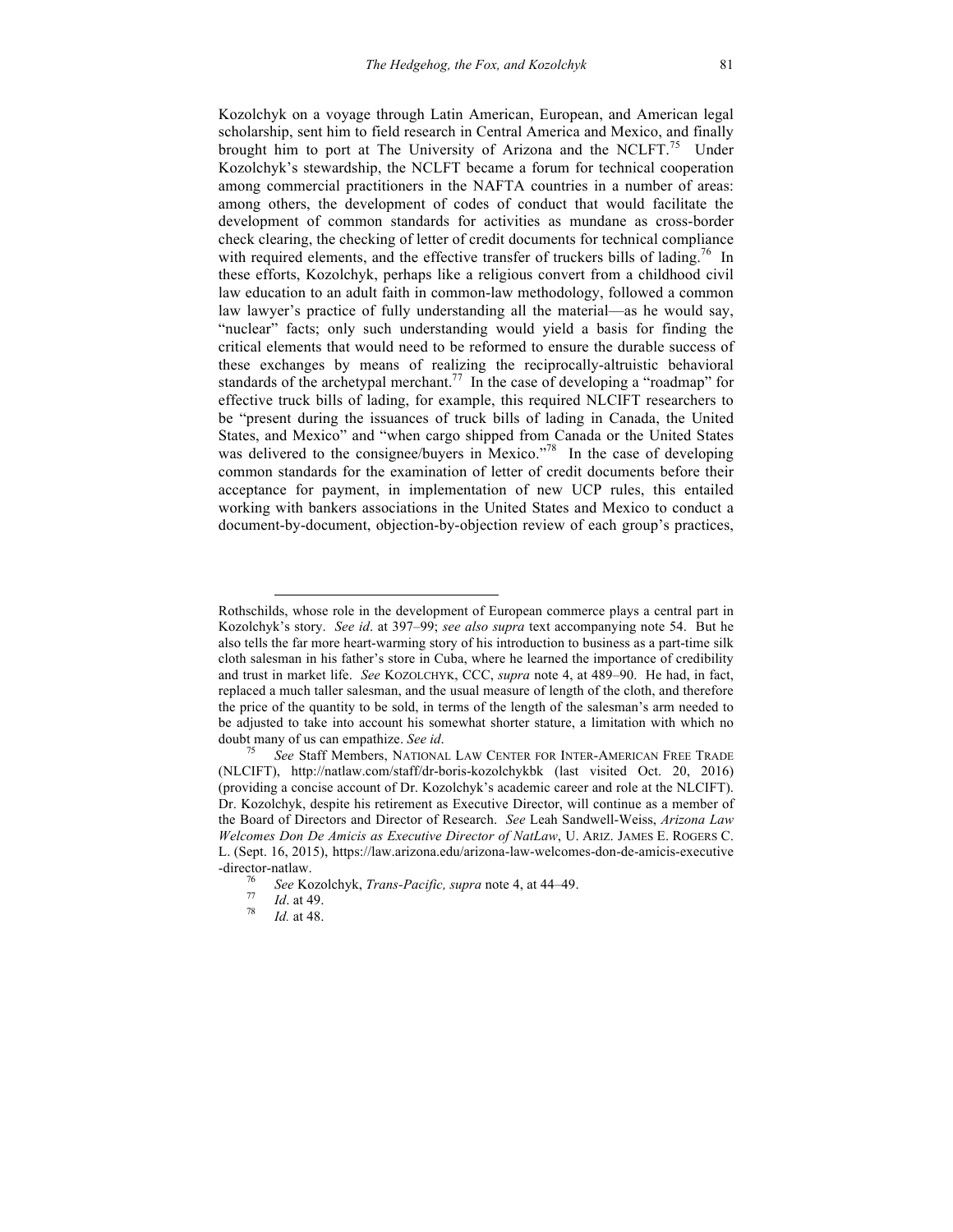with detailed explanations of the reasons for objections, in an effort to identify the true "reasons for their disparate practices."<sup>79</sup>

Yet Kozolchyk's most important achievement, and perhaps the polar star for CCC, is the OAS Model Law on Secured Transactions.<sup>80</sup> Here too the emergence of agreed principles was made possible only through detailed study of relevant sectoral practices. In Mexico, for example, this included, among other things: the role of national identity cards in determining the legal status of debtors; the typical reliance of poor farmers on usurious lenders in Mexican agriculture; the lack of a reliable system for cattle identification; and the practice of not producing reliable records to identify the value of potential collateral because doing so would undercut efforts to avoid tax collection.<sup>81</sup> It should be noted that the Model Law on Secured Transactions is one of the chief accomplishments of the CIDIP process under the OAS, with, unlike so many other products of the CIDIP process, increasing prospects for implementation throughout the Western Hemisphere.<sup>82</sup>

In all of these efforts, grounded on a deep understanding of the facts, Kozolchyk's approach then called upon the parties to employ what Kozolchyk calls the "logic of the reasonable."83 Sometimes this entailed asking parties to set aside their prejudices, including the claim of "cultural imperialism," under which it was asked "'Why is it that Mexico must import its trade and commercial laws from Canada and the United States and the same is not true the other way around?"<sup>84</sup> It is not the logic of the rational or mere deductive logic. It is, rather, "inseparably linked to transaction facts and sectoral facts," and the success of these efforts demonstrated that "commercial lawyers who are trained as comparative and contextual analyst are the best equipped to determine who should be treated fairly, i.e., as equals or better, and who should not."<sup>85</sup> For Kozolchyk, when theory and practice meet, progress becomes possible—a somewhat ironic legacy for a refugee, like Kozolchyk, who left behind a political system in Cuba ostensibly committed to the Marxist belief in the so-called unity of theory and practice.<sup>86</sup> Since Kozolchyk and Marx no doubt do not share common ground in

<sup>82</sup> *See* Boris Kozolchyk, *Implementation of the OAS Model Law in Latin America: Current Status*, 28 ARIZ. J. INT'L & COMP. L. 1 (2011) (reporting on developments and

- 
- 
- 

adoptions in the first decade of the Model Law's availability).<br>
<sup>83</sup> See Kozolchyk, *Trans-Pacific*, *supra* note 4, at 55.<br>
<sup>84</sup> KOZOLCHYK, CCC, *supra* note 4, at 73.<br>
<sup>85</sup> Kozolchyk, *Trans-Pacific*, *supra* note 4, at (Robert C. Tucker ed., 1972) (stating in Thesis XI: "The philosophers have only *interpreted*

<sup>79</sup> *Id*. at 47. 80 *See* OAS, *Model Secured Transactions, supra* note 11. 81 *See* KOZOLCHYK, CCC, *supra* note 4, at 75–79. *See also* Boris Kozolchyk & Dale Furnish, *The OAS Model Law on Secured Transactions: A Comparative Analysis*, 12 SW. J. L. & TRADE AM. 235 (2006); Boris Kozolchyk & John M. Wilson, *The Organization of American States: The New Model Inter-American Law on Secured Transactions* 7 UNIF. L. REV. 69 (2002) (providing a more detailed exposition of the drafting process and the elements of the OAS Model Law on Secured Transactions).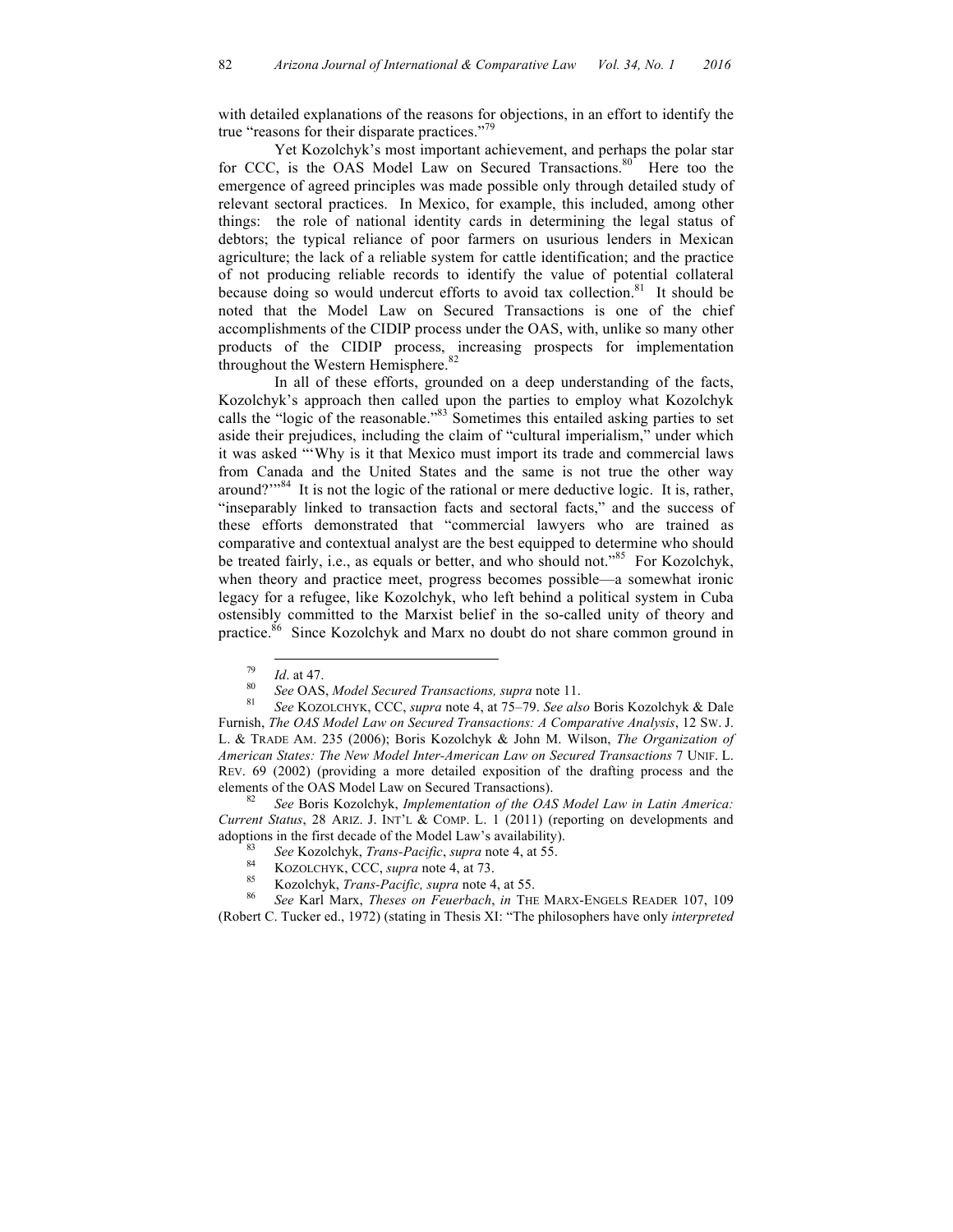what this means, it might be better to say that his methods realize the vision of the hedgehog with the skills of the fox.

By contrast, in this author's experience as a member of the OAS Inter-American Juridical Committee (IJC) from 2005 to 2008, failed CIDIP exercises are characterized by approaches that fail to unify theory and practice. To evaluate this claim, however, one needs to understand the historical context for the role of the IJC and the CIDIP process as vehicles for private international law cooperation in the Western Hemisphere, which can in fact be traced to the beginnings of the Inter-American legal community at the end of the 19th century.<sup>87</sup> For Latin Americans, much of the mythology of private international law cooperation is based on the signal achievement in the early 20th century of the promulgation of the so-called Bustamante Code (in honor of its chief draftsman, the Cuban professor Antonio Sánchez de Bustamante y Sirvén) at the Sixth International Conference of American States at Havana in 1928.88 Drawing on earlier work of the civilian countries in the region, the Code was in fact a set of choice-of-law rules, rather than a set of substantive principles for private law harmonization.<sup>89</sup>

When, after a series of procedural and institutional transformations, the IJC as the chief legal advisory organ of the OAS emerged as the successor to the committee responsible for the Bustamante Code, it seemed natural for the IJC, whose members are elected by the General Assembly of the  $OAS$ ,<sup>90</sup> to take up the task of harmonizing the civilian-inspired choice-of-law rules adopted at the prewar Havana Conference with the choice-of-law rules of the United States. But as luck and fate would have it, the attempt at choice-of-law harmonization was doomed from the start: first, federalist concerns prevented US negotiators from accepting the possibility that choice-of-law rules could be the subject of a federal treaty harmonizing US rules with civilian methods; and second, at precisely that moment, US courts were beginning to fashion a choice-of-law revolution that began to displace largely territorialist, choice-of-law rules, inspired by civil law,

 $\overline{a}$ 

the world, in various way; the point, however, is to *change* it" (emphasis added)). For the full-blown explication of this view, *see* Karl Marx, *The German Ideology, Part I*, *in* THE

MARX-ENGELS READER*, supra* at 110. 87 *See* Antonio F. Perez, *The Inter-American Juridical Committee and Private International Law in the Americas (or a Roadmap for Making the Best the Enemy of the Good)*, *in* EL COMITÉ JURÍDICO INTERAMERICANO: UN SIGLO DE APORTES AL DERECHO INTERNACIONAL 299, 300–05 (2007) [hereinafter Perez, *IAJC*] (discussing the pre-history of the OAS and IJC in the Montevideo Conferences of 1888-89 and 1939-40); *see also* Antonio Perez, *Consumer Protection in the Americas: A Second Wave of American Revolutions?*, 5 ST. THOMAS L. J. 698 (2008) [hereinafter Perez, *Second Wave*] (providing an economic analysis, taking into account national and regional market differences, of the need for greater consumer protection, also as a vehicle for greater empowerment of disadvantaged groups of consumers and producers).<br><sup>88</sup> See Perez, *IAJC*, *supra* note 87, at 305 n.28 (citation omitted).<br><sup>89</sup> See id. at 310–11.<br><sup>90</sup> See Charter of the Organization of American States art. 101, Apr. 30,

U.N.T.S. 3.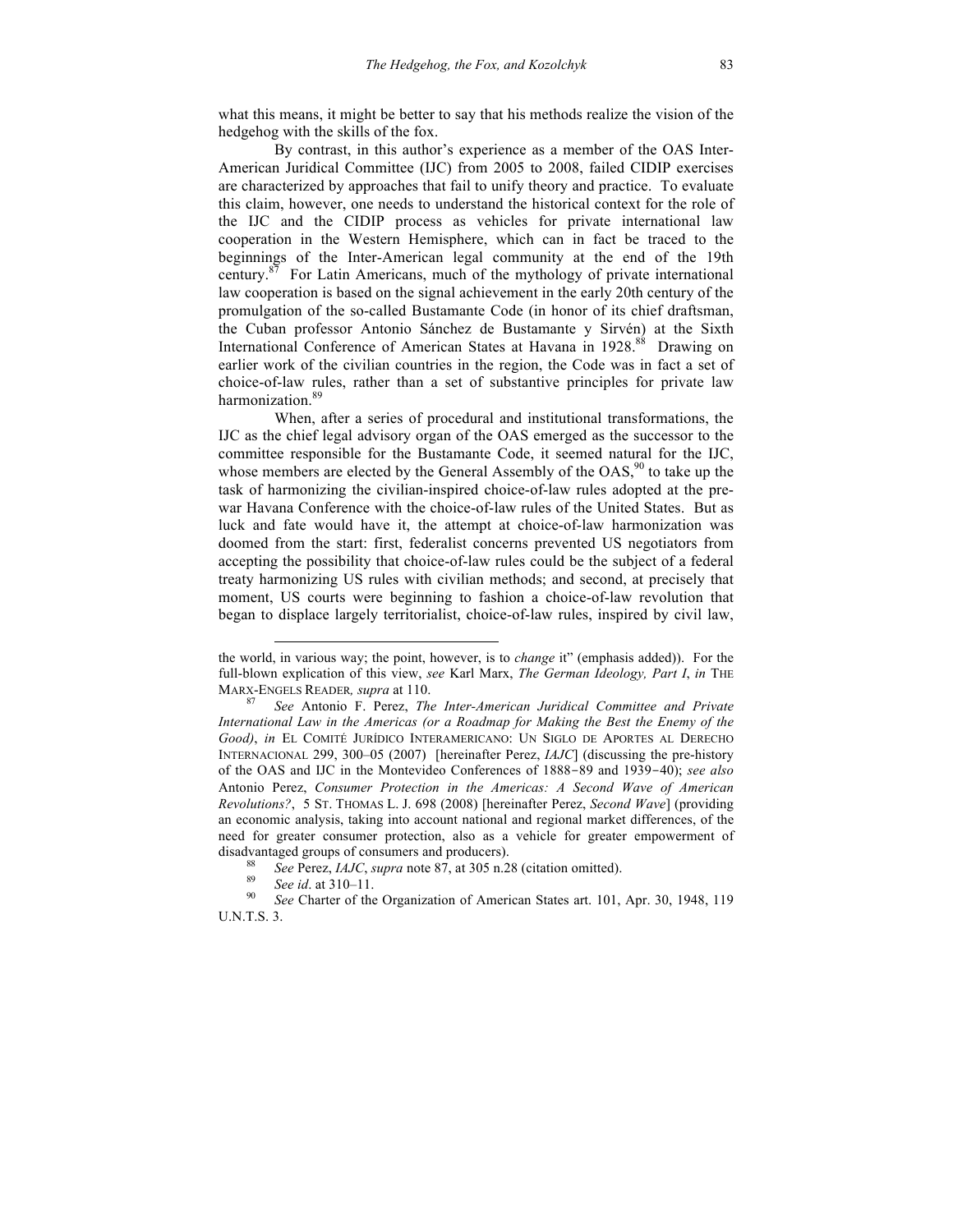with so-called governmental interest and other methodologies. The retreat from civilian-inspired territorialism in US conflicts doctrine thus reduced the likelihood of agreement on a common theoretical approach. Indeed, the US choice-of-law "revolution" included even methods that were variants on ancient attempts to find the "best" or at least "better" law in multi-state transactions, much as the *praetor peregrinus* through edicts governing disputes between Romans and non-Romans in antiquity fashioned the so-called *jus gentium*. 91 Looking at the content of the law and its quality was as far away as one could imagine from the traditional civilian method of choosing the law of a jurisdiction without regard to that law's content or quality.

However, the IJC's persistence in seeking to resurrect the Bustamante Code in effect marginalized it, as the OAS member states voted to create an alternative process involving representatives of the member states and private sector representatives, the CIDIP, which might prove more productive.<sup>92</sup> The new CIDIP process disdained efforts to resurrect the Bustamante Code and pursued a more pragmatic agenda. It lowered its sights even in pursuing private international law conventions; rather than embarking on wholly new projects, it merely adapted some of the instruments produced at the universal Hague Conference on Private International Law to serve Latin American needs.<sup>93</sup> More importantly, by the mid-1990s, the CIDIP began to focus on the possibility of substantive law harmonization—with the breakthrough coming in 1996 in the aftermath of the eruption of free trade instruments during that period, when the OAS General Assembly specifically approved the promotion of instruments to promote free trade. With this new impetus, the CIDIP produced Model Laws that could serve to harmonize substantive private law rules and help to create a level playing field for market participants throughout the Americas. It was in this context that the CIDIP, with the able assistance of Kozolchyk and the NLCIFT, were able to produce the Model Law on Secured Transactions and its successor projects. 94

Tragically, it was only in the aftermath of the failed effort to produce a free trade agreement for the whole hemisphere that the issue of consumer protection emerged as a priority topic in the CIDIP agenda.<sup>95</sup> The effort might have been a bridge too far to begin with; for, unlike prior CIDIP topics, the consumer protection problem could be viewed from the lens of overall distributive justice and the special role of the state in protecting the community from mass tort.<sup>96</sup> But as it turned out, the issue simply became a vehicle for replaying the struggles of the past between those who would pursue efforts to allocate sovereignty through choice-of-law rules on one hand and, on the other, those who

- 
- 
- 

<sup>&</sup>lt;sup>91</sup> See Perez, *IAJC*, *supra* note 87, at 310–17 (citations omitted).<br>
<sup>92</sup> See id. at 317–24 (citations omitted).<br>
<sup>93</sup> See id. at 324–27 (citations omitted).<br>
<sup>94</sup> See id. at 327–28 n.129.<br>
<sup>95</sup> See MICHAEL REID, THE AMERICA'S SOUL 309 (2007). 96 *See* Perez, *Second Wave*, *supra* note 87, at 701.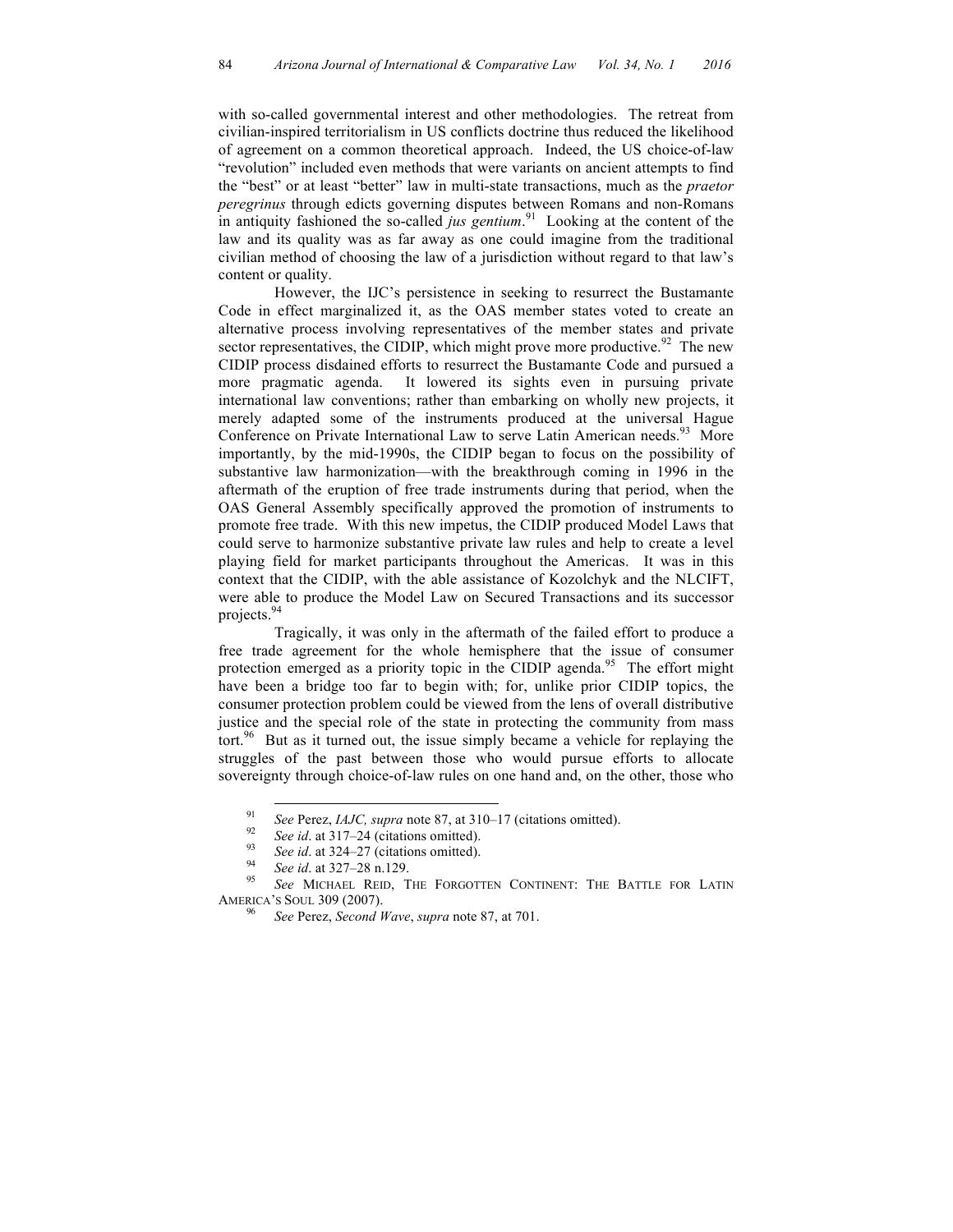wished to focus on the substantive contract rules that (taking into account the need of all stakeholders for fair and reasonable protection of their interests) might afford consumers effective protection.

The United States, Canada, and Brazil each submitted proposals for instruments. Brazil, recalling the methods of the Bustamante Code, proposed a choice-of-law treaty with a wrinkle. Under Brazil's proposal the law of the consumer's home would govern, except that when the contract contained a choiceof-law clause the "law most favorable to the consumer" would then govern. Nothing in the proposal made clear the criteria that would be used to determine which country's law was "most favorable" or even what constituted the relevant "law" on the question. $97$  The Canadian treaty proposal, informed by civil law thought but practically directed primarily at electronic commerce, purported to regulate jurisdiction, enabling consumers to sue anywhere a seller or producer's assets could be found; yet the proposal, like the Brazilian proposal, included choice-of-law rules applying the consumer's home forum law, also ignoring the parties' choice of law (albeit not when "the vendor demonstrates that he or she took reasonable steps to avoid concluding consumer contracts with consumers residing" in the consumer's home state).<sup>98</sup> The US proposal, by contrast, included a set of model laws and legislative guides taking account of the public law dimension of consumer protection, including: draft models laws for strengthening governmental consumer protection authorities; simplified tribunals for small consumer claims; collective or representational dispute resolution and redress for common injuries to consumers; and electronic arbitration of small claims. The US proposal thus focused on mechanisms to generate effective remedies in private adjudication and, when small claims could not be cost-effectively pursued in ordinary adjudication, instead through governmental or collective (such as class action) mechanisms. The US proposal was a harmonization scheme targeting the law of remedies, designed to ensure that innocent consumers—like *bona fide* purchasers for value who can negotiate or collect on instruments in their possession or innocent creditors able to enforce their rights through self-help in taking possession of collateral without a breach of the peace—are protected through effective remedial mechanisms.<sup>99</sup>

It should be noted that these disagreements were replicated at the level of the IJC, where multiple reporters reflecting these competing views were unable to forge a common position to enable the IJC to participate effectively in the CIDIP process as counselor or intermediary.<sup>100</sup> Given the incommensurability of these

<sup>97</sup> *See id.* at 702–03 (citations omitted). <sup>98</sup> *Id.* at 703. <sup>99</sup> *See id.* <sup>100</sup> *See* Organization of American States, *Annual Report of the Inter-American Juridical Committee to the General Assembly 2006*, OEA/Ser.Q/VI.37 CJI/doc 237/06 (Aug. 7-25, 2006), http://www.oas.org/en/sla/iajc/docs/INFOANUAL.CJI.2006.ING.pdf. One might compare the different analytical approaches of the members assigned to monitor CIDIP developments for the IJC. This author, who was then a member of the IJC, submitted an individual report reflecting a pragmatic, common law orientation. *See id*. at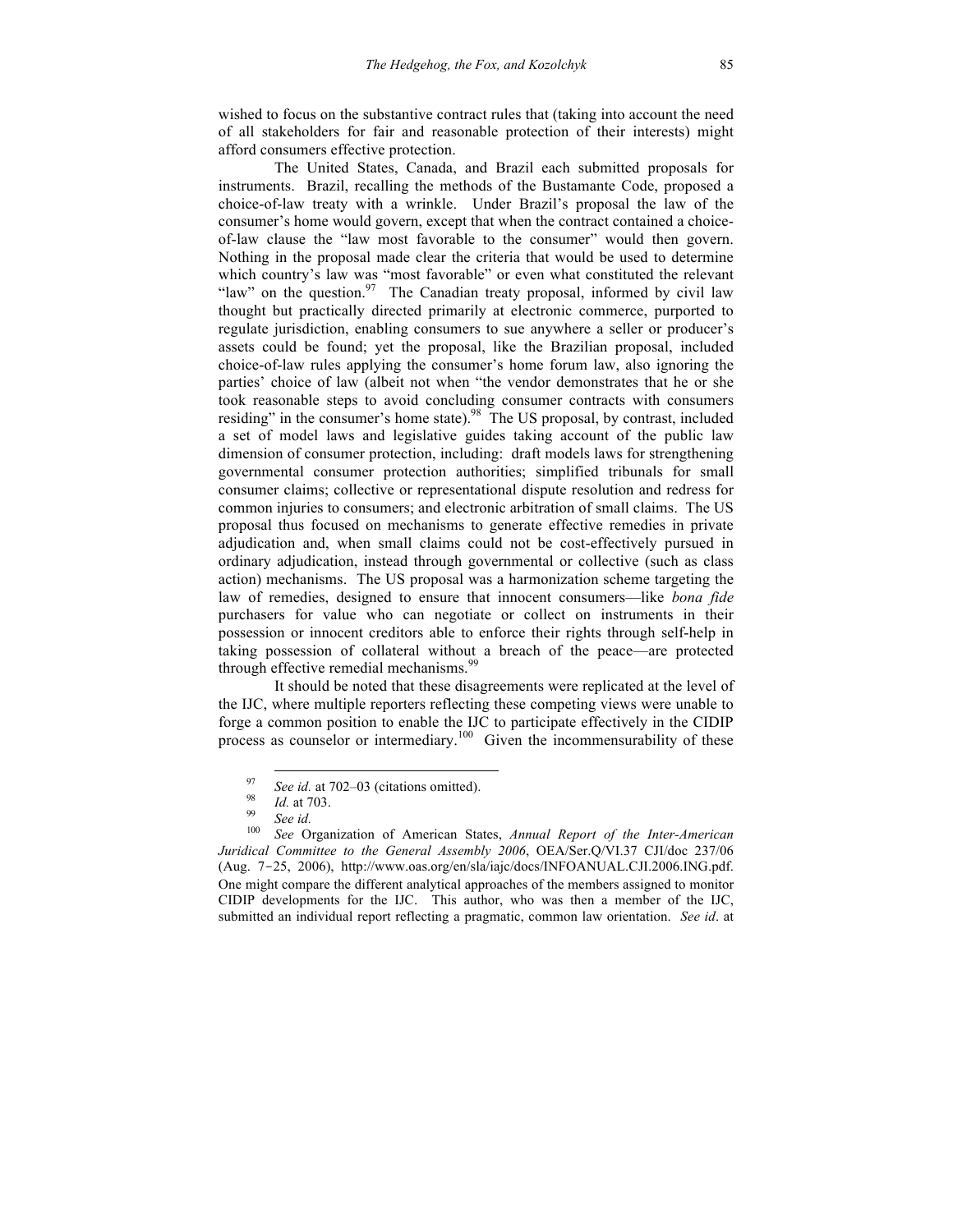approaches, it should not be surprising that no progress has been made in either forum. Indeed, because of the impasse, the General Assembly of the OAS ultimately removed the issue from the CIDIP agenda and, as reported to the IJC by the OAS Secretariat's Legal Director Dante Negro, "the topic was sent back to the Committee on Juridical and Political Affairs via the Permanent Council"<sup>101</sup>thus bringing to an end a misbegotten effort to impose abstract choice-of-law treaty solutions in the absence of the kind of factual knowledge and practical inquiry that preceded the success of the Model Law on Secured Transactions. Adding insult to injury, he "used the opportunity to urge the Committee to present new topics or proposals that might be of interest for future contributions."<sup>10</sup>

The message was clear: neither the IJC nor CIDIP could make progress on consumer protection issues while they remained deadlocked on fundamental questions of methodology. And the IJC seemed to get the message. In a search for new issues that would enable it to "contribute to these issues without falling prey to the paralysis of the last CIDIP," the IJC added to its agenda the study of "a uniform law governing customs receipts relating to the transportation of agricultural products."<sup>103</sup> While mundane, this decision signaled a return to the course that produced the Model Law on Secured Transactions. Although progress remains glacial, it should be noted that the IJC's work is being slowed, not by theoretical concerns, but rather by resource limitations in convening the substantive experts whose knowledge is essential to producing an instrument that

 $\overline{a}$ 

new project).

<sup>76–78.</sup> The Salvadoran member, Dr. Ana Elizabeth Villalta Vizcarra, submitted a report drawing on the civil law tradition that favored the Brazilian proposal. *See id*. at 66–71. Interestingly, however, a third reporter, the Brazilian member of the committee, despite his civil law orientation, joined the US reporter to express concern about the legal uncertainty that would be generated by the Brazilian proposal for a choice-of-law treaty. *See id*. at 78– 79. These tensions continue to characterize the IJC's deliberations, with even more extensive and divergent reports as the parallel CIDIP process also could not bridge its differences. *See* Organization of American States, *Annual Report of the Inter-American Juridical Committee to the General Assembly 2007*, OEA/Ser.Q/VII.38 CJI/doc.286/07 (Aug. 10, 2007), http://www.oas.org/en/sla/iajc/docs/INFOANUAL.CJI.2007.ING.pdf; Organization of American States, *Annual Report of the Inter-American Juridical Committee to the General Assembly 2008,* OEA/Ser.Q/VI.39 CJI/doc.316/08 (Aug. 14, 2008), http://www.oas.org/en/sla/iajc/docs/INFOANUAL.CJI.2008.ENG.pdf. Finally, Dr. Villalta and the author's successor at the IJC, David Stewart, reported to the IJC that the CIDIP process on consumer protection issues had come to an "impasse" and, in Stewart's words, "the current situation does not give much room for any action by the Juridical Committee" and the IJC "would have to await the outcome of the negotiations of the countries" before it "could resume the active role it had been playing in the process for codification of private international law." Organization of American States, *Annual Report of the Inter-American Juridical Committee to the General Assembly 2009*, OEA/Ser.Q/XIX.40 CJI/doc.425/12 (Aug. 14, 2009), http://www.oas.org/en/sla/iajc/docs /INFOANUAL.CJI.2009.ENG.pdf [hereinafter OAS, 2009 Annual Report].<br><sup>101</sup> OAS, 2009 Annual Report, supra note 100.<br><sup>102</sup> Id.<br><sup>103</sup> Id. at 129 (selecting the US member, David Stewart, as the IJC's reporter for this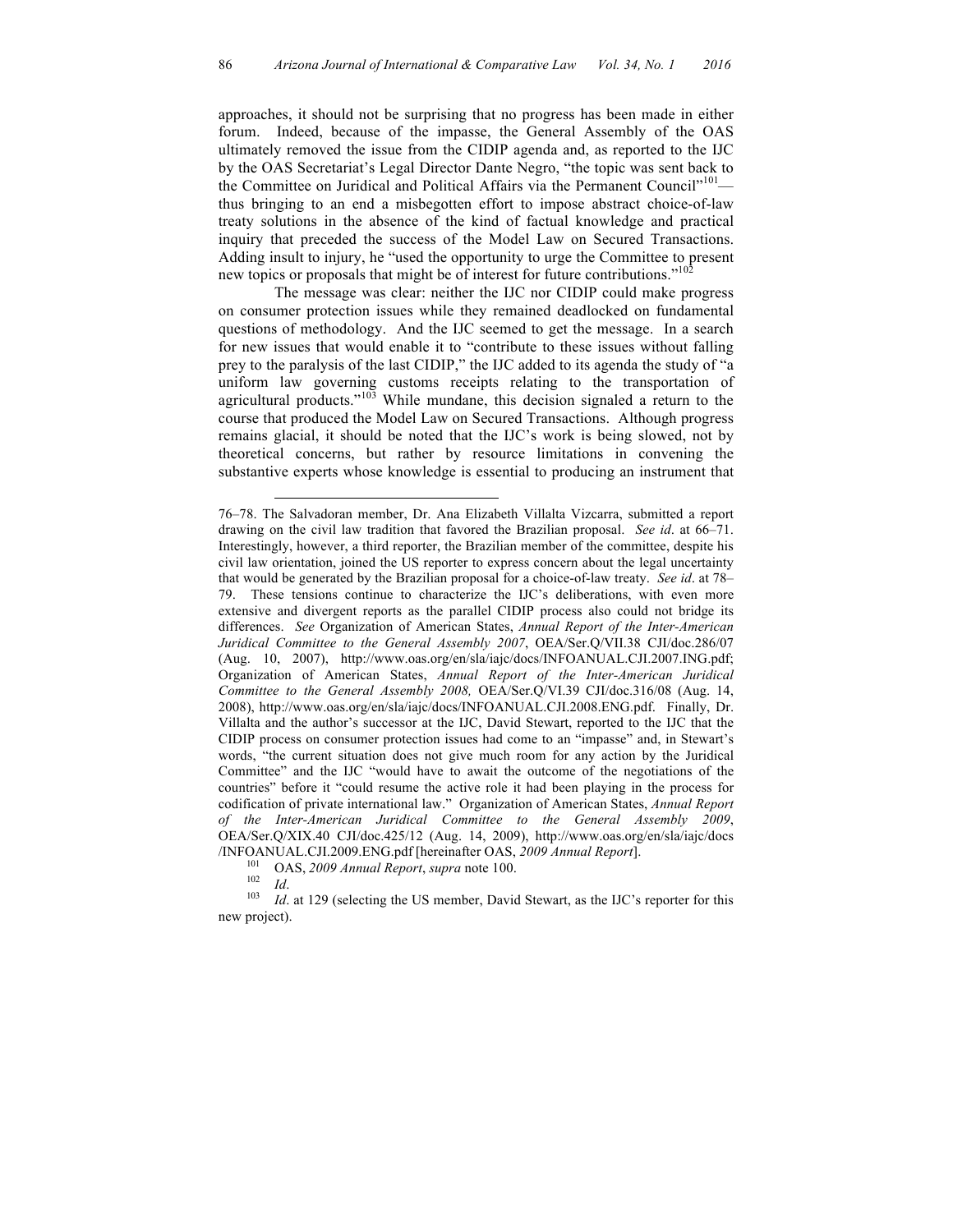could have the desired practical effects.<sup>104</sup> This kind of glacial progress is best, for "it makes haste slowly."<sup>105</sup>

Comparing the effects of Dr. Kozolchyk's participation in the CIDIP process with the failed efforts to address the problem of consumer protection as a spur to trade, one might generalize, following the work of Friedrich Jeunger, the noted comparativist and conflict of laws scholar, that choice of law methods of various forms have failed to achieve anything of permanent value and should be discarded and replaced with an honest pursuit of the best law that should govern multi-state transactions.<sup>106</sup> As shown by Kozolchyk's successful work and the failed counter-example of the IJC and CIDIP's effort to improve cooperation on consumer protection, abstract choice-of-law theorizing distracts states from developing effective mechanisms for consumer protection that take into account the diversity of settings and interests of the countries involved. It appears, rather, that the *sine qua non* for progress at the IJC and CIDIP is to follow Kozolchyk's methodology: grasp fully the facts on the ground through conversation with all interested stakeholders, and seek to reach agreement on the basis of the best practices of the archetypal merchant or market-participant, Ulpian's *bonus vir*.

Indeed, that learning process may have already begun. The failed consumer protection effort, coupled with the well-received Model Law on Secured Transactions, seem to have prompted the OAS and its CIDIP process to move in a direction suggest by Kozolchyk's CCC. Now, with an effort to produce a new Model Law for Warehouse Receipts for Agricultural Products, the IJC's membership seems to recognize the relationship between legal harmonization, especially with respect to documents covering goods, and the flow of commerce and credit, especially for small- and medium-sized enterprises;<sup>107</sup> and that

 <sup>104</sup> *See* Organization of American States, *Annual Report of the Inter-American Juridical Committee to the General Assembly 2015*, at 42, OEA/Ser.Q CJI/doc.495/15 (Sept. 8, 2015), http://scm.oas.org/pdfs/2016/CP35451EREPORTCJI.pdf [hereinafter OAS, *2015 Annual Report*]. *See also* Organization of American States, *Annual Report of the Inter-American Juridical Committee to the Forty-Fourth Regular Session of the General Assembly*, at 104–112, OEA/Ser.G CP/doc.4956/14 (Jan. 24, 2014), http://www.oas.org /en/sla/iajc/docs/INFOANUAL.CJI.2013.ENG.pdf (providing a useful study by the IJC reporter drawing on Kozolchyk's methodology in order to construct a set of principles to govern warehouse receipts, akin to Kozolchyk's principles for a model law on Model Law on Secured Transactions). 105 The phrase, "*festina lente*," is attributed to Augustus Caesar and is deemed a

reflection of his wisdom. *See Festina Lente*, WIKIPEDIA, https://en.wikipedia.org/wiki /Festina\_lente (last visited Oct 21, 2016). 106 *See generally* FRIEDRICH JEUNGER, CHOICE OF LAW AND MULTISTATE JUSTICE

<sup>(1993)</sup> (calling, in effect, for a return to the methods of the Roman *praetor peregrinus*, whose edicts governing cases between Romans and non-Romans gave rise to the so-called *jus gentium*).<br><sup>107</sup> *See* OAS, 2015 *Annual Report, supra* note 104, at 36 (stressing "the positive

effects that developments in electronic warehouse receipts for agricultural products could have on the economics of the countries, particularly on small-scale agricultural goods producing companies").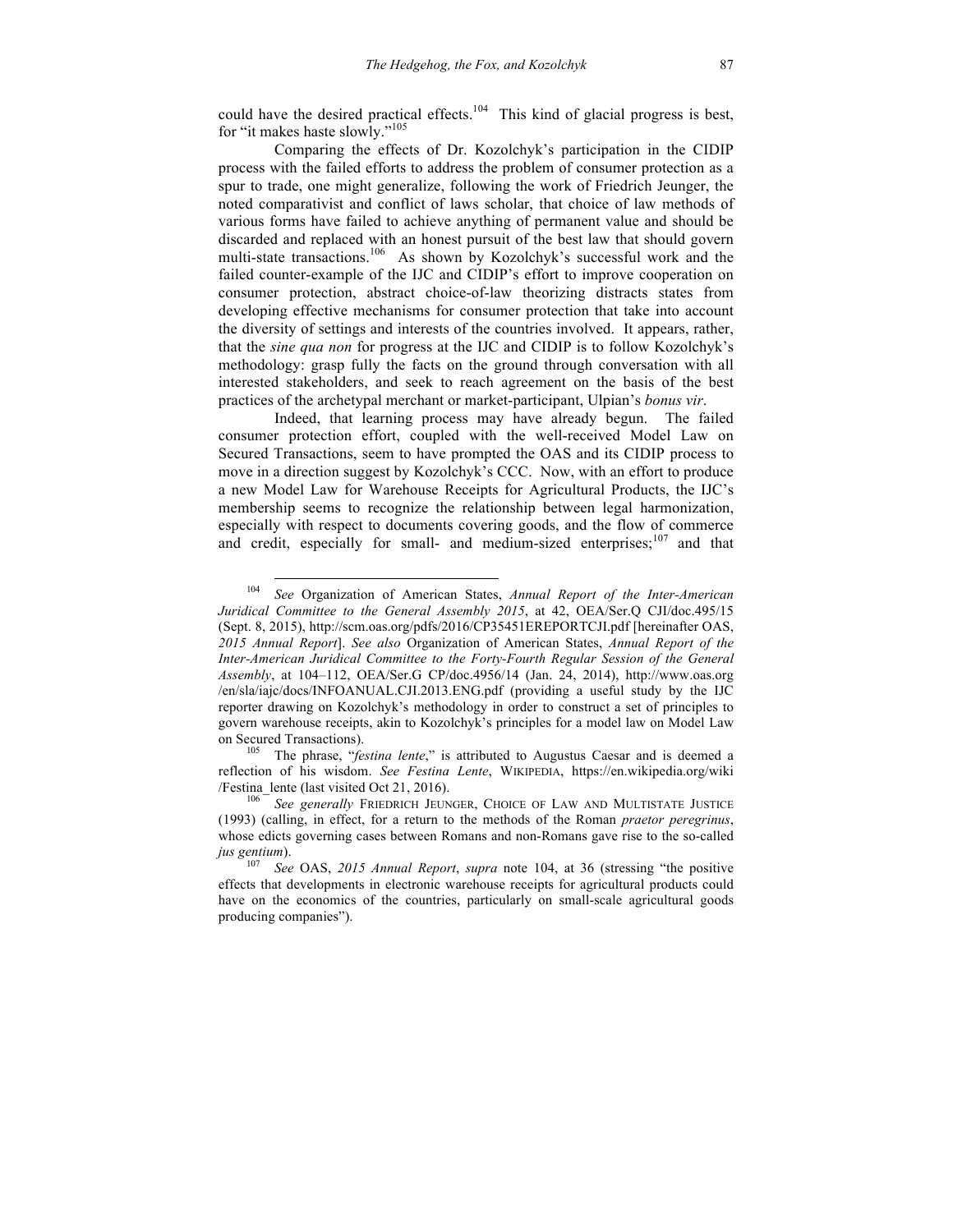recognition may now benefit from the fertile ground that may now be emerging with pro-market political and economic reform in the region.<sup>108</sup> In short, if Latin Americans are to realize fully their potential for economic and human development, Kozolchyk's insight that reciprocal altruism and the protection of strangers (including consumers and small businesses seeking entry in foreign markets) rather than excessive preferences for insiders (such as kin and even nationals) must become the organizing principle for commercial law in the Americas.

## **IV. NEW CHALLENGES IN GLOBAL PRO-DEVELOPMENT PRIVATE LAW HARMONIZATION**

Even if Kozolchyk's methodology is a *sine qua non* for progress in private law harmonization, it may not be a sufficient condition. Cultural change may be necessary, especially in the case of the Latin and Asian cultures, which Kozolchyk shows are permeated by familism. After describing the impediments familism creates in Latin America for the acceptance of legal rules that protect third parties, and the encouragement it gives to simulated practices to conceal illegality or other forms of corruption in order to privilege kin and other insiders,<sup>109</sup> CCC includes three full chapters on the roots and nature of the Chinese commercial legal system, drawing attention to the fact that Chinese commercial law, like Latin American law,  $110$  has been culturally constrained in its protection of third-parties.<sup>111</sup>

changes in Brazil and Argentina). 109 *See* KOZOLCHYK, CCC, *supra* note 4, at 475–543. 110 *Id.* at 476. Kozolchyk notes: "Surprisingly, especially to someone born and raised in Latin America, the early legal cultures of Latin America and China had important elements in common. In addition to the not-very-dissimilar versions of familism and legalism, including a tendency to monopolize commerce and to treat contracting parties who are members of the extended family better than non-members, pre-colonial and colonial Latin America and Chinese 'commoners' shared another important attitude: their respect for and obedience to those who were their social, political and military hierarchical superiors. In the case of the family, the obedience was to the patrilineal hierarchy, and where legalism was concerned, the obedience to the chieftain (*caudillo*) warlord or emperor was strengthened by their being equated by the governed to heads of their family households." *Id.* For Kozolchyk, familism in these contexts means "a legal culture whose institutions are designed to protect the best interests of the family as an economic unit, including actual and 'fictive' kin members (such as the Mexican *compadre* or the Chinese *Guanxi*) and economic dependents, at the expense of the 'strangers' or 'third parties.'" Legalism means "the method of enacting and enforcing laws by authoritative rulers accompanied by an appearance of having observed lawful procedures. It is only an *appearance* because these rulers do not reflect the consent of the governed any more than they are the product of the wisdom or higher morality of the ruler. At their most basic,

 <sup>108</sup> *See* Shannon K. O'Neil, *Argentina and Brazil Grow Together*, COUNCIL ON FOREIGN REL.: LATIN AMERICA'S MOMENT (July 15, 2016), http://blogs.cfr.org/oneil /2016/07/15/argentina-and-brazil-grow-together/ (discussing recent political and economic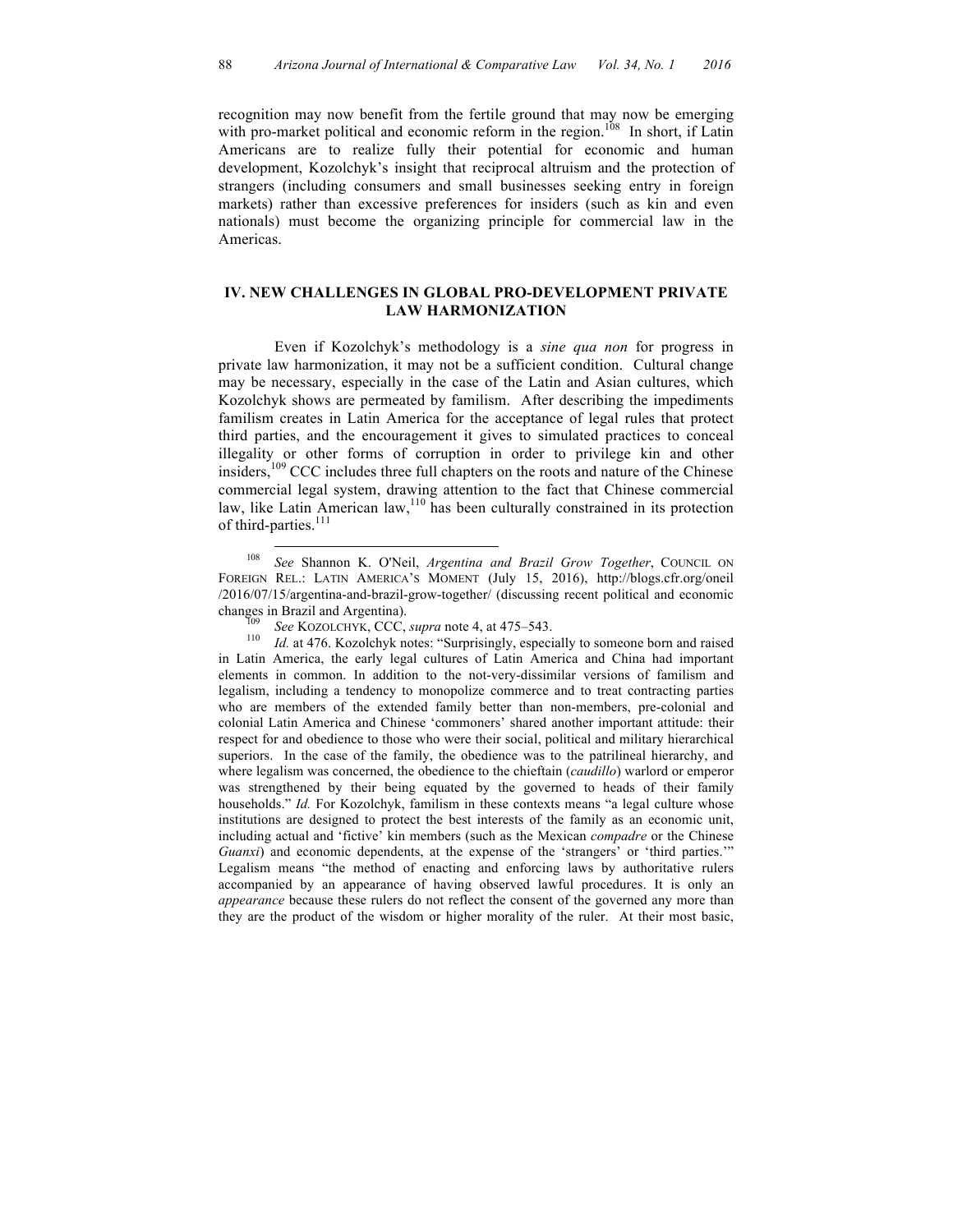But Kozolchyk also makes an important allusion to the tensions that are being created in the world economy's efforts to integrate China in his discussion of the emergence of the modern LOC. Because of disputes concerning charges for a "negotiation commission" to "beneficiaries" by negotiating, issuing and confirming banks, so simple a term as "negotiation" was in urgent need of clarification. Kozolchyk observed that "[s]ince the claims of fraudulent tender of documents multiplied during the 1980s, especially with the large volume of shipments to and from China, this legal clarification was of considerable commercial and economic significance.<sup> $112$ </sup> Implicitly, if not explicitly, this account draws attention to the question of the implications of traditional patterns of Chinese culture and economy for global legal harmonization.

This review concludes, therefore, with a discussion of the key causes for concern about Chinese culture and law in the context of the requirements for effectiveness set forth in CCC. It then locates Kozolchyk's concerns in a larger literature (which is of relevance both to Latin America and China) about the transformation of traditional kinship patterns of trust into alternative models that provide greater cultural acceptance for the protection of strangers or could, alternatively, erode the progress that has been made in building the cultural habits underlying laws that protect strangers. A capsule summary of chapters 17 through 19 of CCC in no way does justice to the complexities of Chinese history, law, and culture. But for those without a prior background in this subject, these chapters are essential reading, for they reveal core concerns about the future that are implicit in Kozolchyk's account of how the rise of China destabilized modern LOC practices. Those concerns may even include the possible threat China could pose to the Western cultural habits that have given rise to the creditor-protecting instruments that are now key vehicles for the reduction of global poverty.

Kozolchyk's three chapters lay the foundations of Chinese commercial law in historic Chinese culture, then discuss imperial and Maoist law, and then culminate with an analysis of current Chinese law of commercial contracts. The first—and perhaps most important—point Kozolchyk uncovers is that the father of Chinese thought, Confucius, placed merchants at the bottom of China's intensely hierarchical social order, for "all they cared about was their 'gain' or profitmaking."<sup>113</sup> The intensity of familism in defiance of public norms, like Mexico's *compadrazgo* and every Mexican's "natural right to smuggle," while traditional Chinese culture justifies the refusal of a son, as an "upright" man, to turn his own father in to the authorities even when the father had committed a crime.<sup>114</sup>

 $\overline{a}$ 

these legalistic rules reflect the coercive power and pleasure of the sovereign or ruler." *Id*. at 475. Not surprisingly, when familism and legalism combine, the basic legitimacy of formally-enacted law is perilous at best.<br>
<sup>111</sup> *See id.* at 623–746.<br>
<sup>112</sup> KOZOLCHYK, CCC, *supra* note 4, at 1067.<br>
<sup>113</sup> *Id.* at 635 n.61 (citing leading Chinese historians JOHN FAIRBANK & MERLE

GOLDMAN, A NEW HISTORY 108 (2006)). <sup>114</sup> *Id.* at 640 (quoting the teachings in writings attributed to CONFUCIUS, THE

ANALECTS (c. 500 B.C.E)) (citations omitted).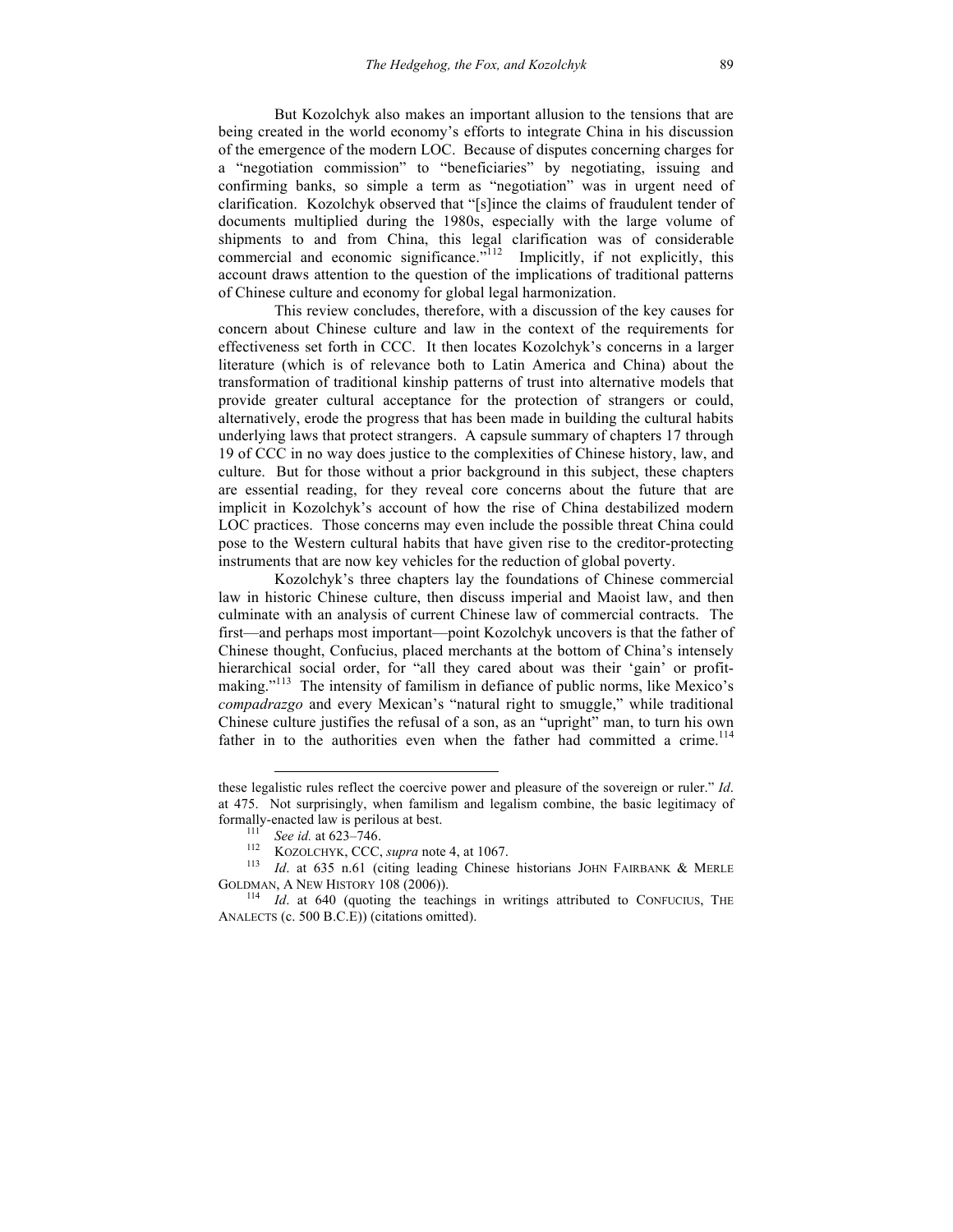Merchants lacked autonomy, moreover, as they became adjuncts of the imperial bureaucracy's monopolization of the sale and distribution of scarce commodities and the metallic coin that served as the medium of exchange.<sup>115</sup> Even when merchants achieved limited autonomy, exclusive dealing arrangements between the state and merchants continued to reinforce patterns of patronage, ultimately forging, "after a longstanding relationship of reciprocal services and duties had been established between the parties to this relationship," a "living law" that "was, and still is, known as *Guanxi*."<sup>116</sup>

The practical effects of this cultural background in commercial law development in China are myriad, and a detailed summary is beyond the scope of this review. But suffice it to say that, as in Latin America, third-party rights were subordinated to familial interests.<sup>117</sup> Not surprisingly, notwithstanding the Maoist effort to revolutionize society and even human nature, habitual indifference to third-party interests continued; but now the interests of collective farms substituted for privileged interests of families and their extended *Guanxi* networks.<sup>118</sup> For Kozolchyk, notwithstanding Deng Xiaoping's pragmatism,<sup>119</sup> the legacy of Chinese familism and authoritarian-legalism continues today. Critically, law remains imprecise and therefore "invertebrate,"<sup>120</sup> so much so that ill-defined property rights make it impossible for secured creditors to have confidence in the enforceability of their rights to collateral (not title, given the abolition of private property in land, but long-term leaseholds) in real property,  $^{121}$ much less movable property or intangibles such as accounts receivables.<sup>122</sup> Thus, the weakness of commercial law continues to facilitate commerce through *Guanxi*, even as the PRC seeks to join the world economy. It is, therefore, not surprising that Kozolchyk drew special attention to the role of *Guanxi* in destabilizing LOC practices as global trade with China expanded.<sup>123</sup> Kozolchyk's account seems to suggest that these cultural legacies, as in Latin America, might set an upper-bound to the PRC's efforts to modernize.<sup>124</sup> Could it even be argued that trade with China on Chinese cultural terms will de-stabilize the cultural inheritance of non-Chinese participants in Chinese commerce?

- 
- 

<sup>115</sup> *Id.* at 547.<br>
<sup>116</sup> *Id.* at 662 (citations omitted).<br>
<sup>117</sup> KOZOLCHYK, CCC, *supra* note 4, at 665–84.<br>
<sup>118</sup> *Id.* at 685–94 (citations omitted).<br>
<sup>119</sup> *Id.* at 696 (quoting Deng's famous aphorism: "It doesn't m cat is black or white, as long as it catches mice.") (citations omitted).<br>
<sup>120</sup> *Id.* at 700–07.<br>
<sup>121</sup> *Id.* at 707–37.<br>
KOZOLCHYK, CCC, *supra* note 4, at 737–46.<br>
<sup>123</sup> *See supra* text accompanying notes 110–11.<br>
<sup>12</sup>

- 
- 
- 
- 

China and Latin America (Apr. 11, 2008) (unpublished M.A. thesis, University of Southern Florida), http://scholarcommons.usf.edu/cgi/viewcontent.cgi?article=1235&context=etd (arguing that Chinese family networks facilitate cooperation with neighboring Chinese communities in East Asia, promoting foreign investment and free trade, while Latin American family networks fail to promote development).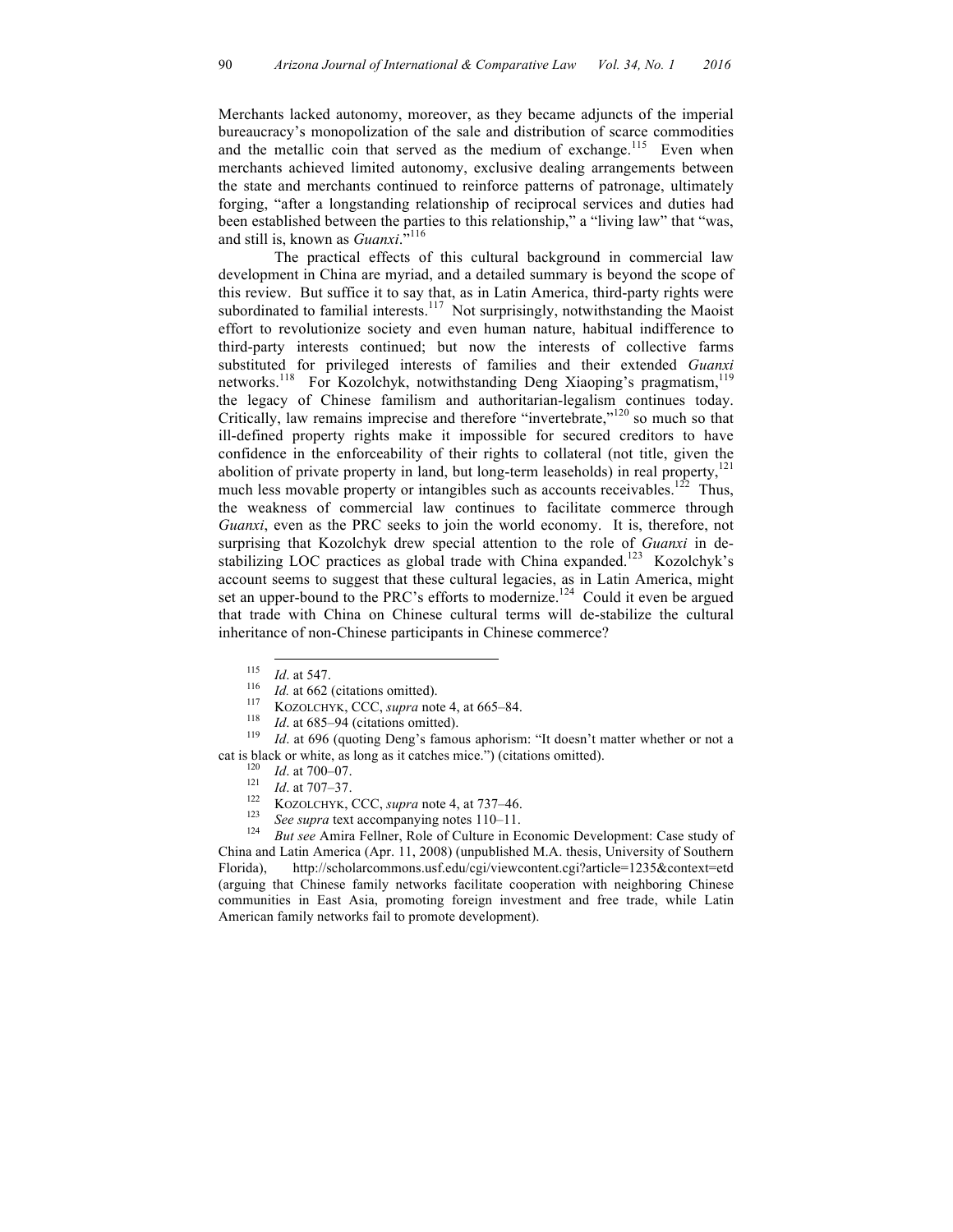Francis Fukuyama, in a work that might have informed Kozolchyk's CCC, presciently argued that "social trust" is a critical variable in economic development. He posited that when cultures evidence a high degree of trust among social groups beyond the family, even business enterprises can trust each other, business costs are thereby reduced, and a comparative advantage in economic development arises.<sup>125</sup> Drawing on the work of Max Weber, Fukuyama argued that "there are ethical habits, such as the ability to associate spontaneously, that are crucial to organization innovation and therefore to the creation of wealth. Different types of ethical habits are conducive to alternative forms of economic organization and lead to large variation in economic structure."<sup>126</sup> But, he argues, at a minimum the decline of trust serves as a tax on the economy, even if some partial substitution of its benefits can be achieved through vertical integration of economic activities rather than relying on contract parties for goods and services. Fukuyama notes that "[w]ithout trust, there will be a strong incentive to bring these activities in-house and restore the old hierarchies." $127$  He also seeks to correct what he considers a common misconception about the United States and Japan; these are, in his view, historically high-trust societies, which have been populated with many intermediate groups between the family and the state, thus facilitating low-cost business cooperation and thus, even without state support, the creation of large business organizations.<sup>128</sup> By contrast, he argues, the "nature of Chinese Confucianism . . . may mean that China may never be able to duplicate Japan's development path."<sup>129</sup> It goes without saying, however, that Fukuyama's conjecture concerning China's capacity for development and technological development remains a highly contested question.<sup>130</sup>

(observing that the decline of trust in the New York City diamond dealers' market was accompanied by the rise of vertical integration, thus eliminating the dealers as intermediaries between diamond producers and consumers, in the diamond industry as a whole).<br><sup>128</sup> FUKUYAMA, TRUST, *supra* note 125, at 28.<br><sup>129</sup> *Id.* at 31, 57. For an assessment paralleling the commonality Kozolchyk finds

between China and Latin America, which Fukuyama extends to, among others, France and

 <sup>125</sup> *See* FRANCIS FUKUYAMA, TRUST: THE SOCIAL VIRTUES & THE CREATION OF PROSPERITY 34 (1995) [hereinafter FUKUYAMA, TRUST]*.* 126 *Id*. at 37 (citing MAX WEBER, PROTESTANT ETHIC AND THE SPIRIT OF CAPITALISM

<sup>(1905),</sup> which attributed the emergence of the social "capital" of spontaneous sociability to shared participation in religious activities). Kozolchyk's discussion of the rise of German-Jewish merchants as trusted intermediaries in medieval and modern commerce is an insight that would fit nicely into Weber's framework. *See* KOZOLCHYK, CCC, *supra* note 4, at 153–63, 397–407. 127 FUKUYAMA, TRUST, *supra* note 125, at 25; *see also* Richman, *supra* note 54

portions of Italy, *see id.* at 5–56.<br><sup>130</sup> *See Emily Rauhala, Behind the Firewall: How China Tamed the Internet— America Wants to Believe China Can't Innovate. Tech Tells a Different Story*, WASH. POST (July 19, 2016), https://www.washingtonpost.com/world/asia\_pacific/america-wants-tobelieve-china-cant-innovate-tech-tells-a-different-story/2016/07/19/c17cbea9-6ee6-479c-81fa-54051df598c5\_story.html.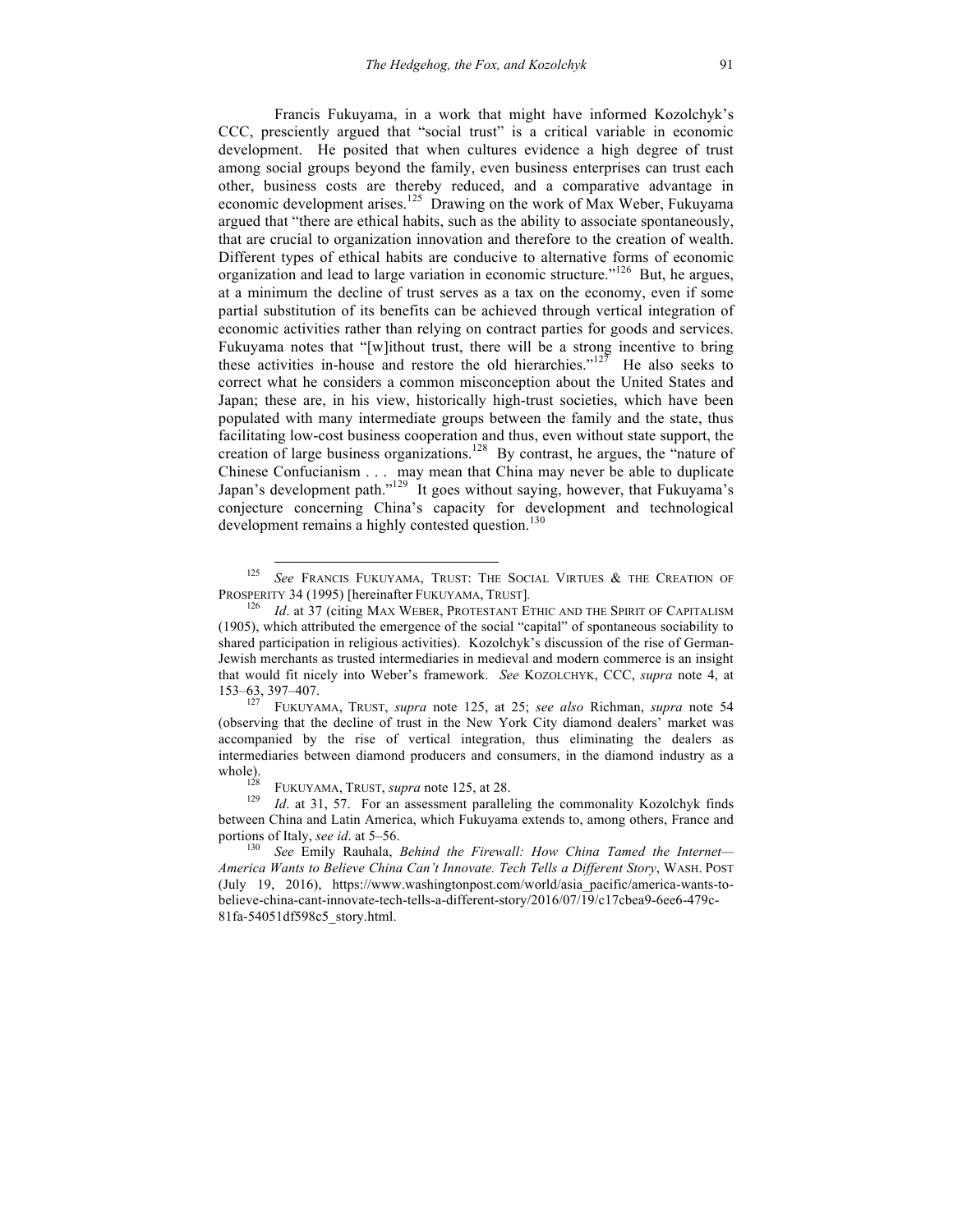More important for Kozolchyk's vision for improving global commercial law, however, is Fukuyama's central thesis: that is, the potential for the dissolution of trust. Along with what later became a chorus of commentators, Fukuyama observed that US society is witnessing the erosion of the social capital he considered the well-spring of economic growth.<sup>131</sup> If anything, the tendencies Fukuyama described twenty years ago have accelerated.<sup>132</sup> Moreover, if the literature concerning the decline of spontaneous sociability in the United States is correct in its assessments,<sup>133</sup> there is no reason to believe that the decline in this social capital will not have implications for the character of US merchants, their lawyers, and ultimately the kind of corporate and commercial law that is sustainable in the United States. Perhaps the popular belief in the rise of "crony capitalism" in so many sectors of our economy is connected to this putative cultural erosion?<sup>134</sup> Moreover, it would be hard to imagine that the ethical habits of US merchants and their lawyers would not erode as well when they must habitually operate in contexts dominated by familism or authoritarian-legalist methods.

In sum, if commercial law is built on culture, and culture is the transmission of ethical habits, $135$  then, as Fukuyama has observed, cultural habits can unravel in the same way that they can be formed. Is there a law of nature guaranteeing that the cultural habits Kozolchyk deems essential to effective commercial law will survive as globalization proceeds? Of course not. These values and habits may well recede in the next century, just as they receded in the

attention in a range of disciplines, giving rise to the hope that a better understanding of how social capital evolves or devolves may soon become available. *See, e.g*., DAVID EASLEY & JON KLEINBERG, NETWORKS, CROWDS, AND MARKETS: REASONING ABOUT A HIGHLY CONNECTED WORLD (2010) (describing a mathematical approach to the study of networks,

utilizing, *inter alia*, graph theory, game theory, and information theory). <sup>134</sup> *See* STEVEN BRILL, AMERICA'S BITTER PILL: MONEY, POLITICS, BACKROOM DEALS, AND THE FIGHT TO FIX OUR BROKEN HEALTHCARE SYSTEM 194 (2015) (detailing the interest groups politics and corruption entailed in the enactment of Obamacare); and MICHAEL LEWIS, THE BIG SHORT (2010) (detailing the fraudulent practices in the mortgagebacked securities and derivatives markets leading to the financial crisis). <sup>135</sup> *See* FUKUYAMA, TRUST, *supra* note 125, at 34 ("culture is *inherited ethical* 

*habit*").

<sup>&</sup>lt;sup>131</sup> FUKUYAMA, TRUST, *supra* note 125, at 269–321.<br><sup>132</sup> *See* ROBERT PUTNAM, BOWLING ALONE (2000) (detailing the disintegration of social structures in the U.S., yielding reduced sociability); CHARLES MURRAY, COMING APART (2012) (analyzing the increasing separation between American elite and working classes); ROBERT PUTNAM, OUR KIDS (2015) (critiquing the increasing divergence of life prospects between children of the wealthy and children of poverty); YUVAL LEVIN, THE FRACTURED REPUBLIC: RENEWING AMERICA'S SOCIAL CONTRACT IN THE AGE OF INDIVIDUALISM (2016) (calling for the revival of institutions, such as churches, unions, and charities, to intermediate between the family and the state). The cumulative theme in these volumes, as foreseen by Fukuyama, is concern for an increasing alienation and declining sociability across all segments of American society, thereby reducing social capital understood as solidarity and trust.<br><sup>133</sup> The study of social networks is receiving extensive empirical and theoretical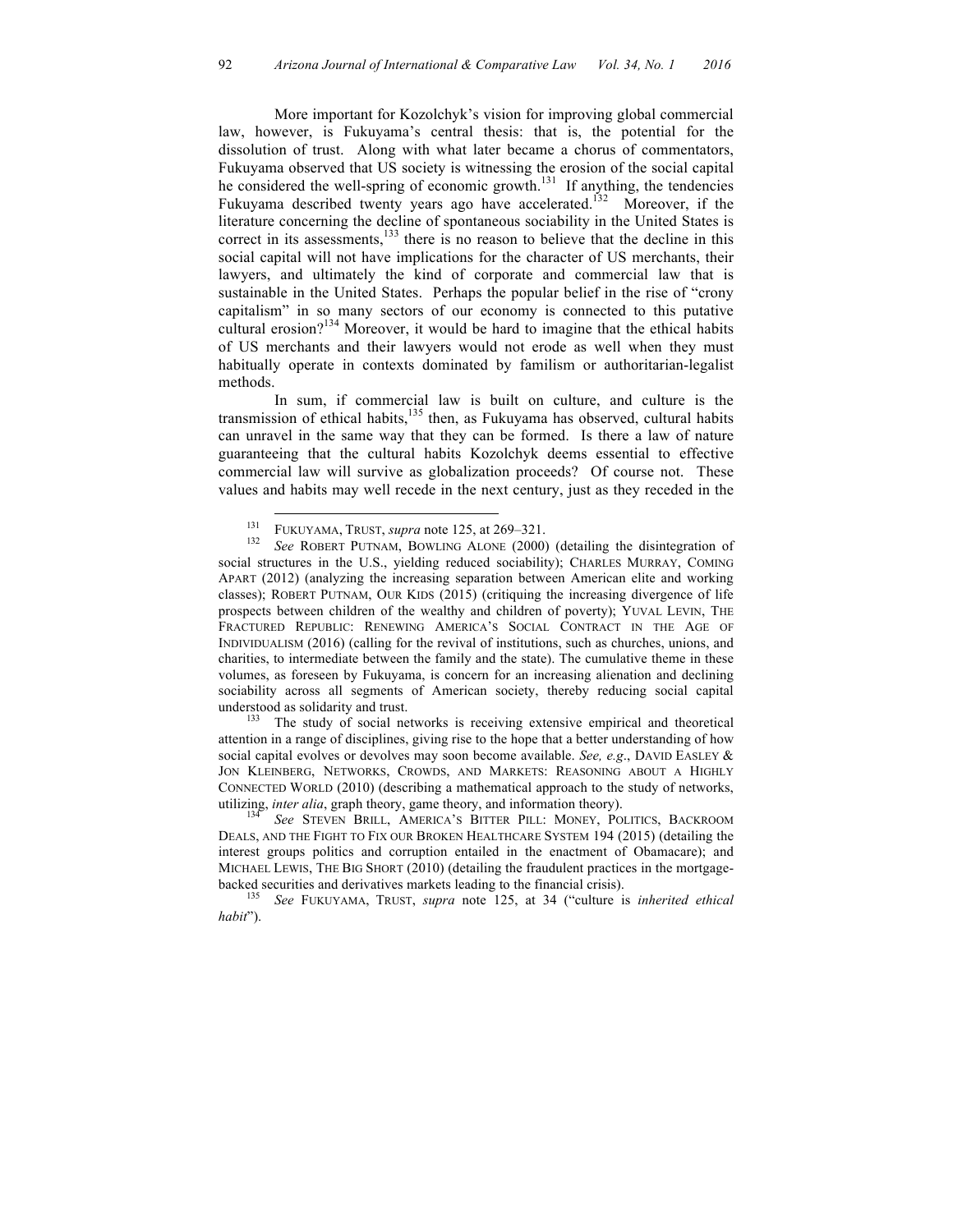past. For, perhaps, it was declining spontaneous sociability—depriving Christian peasants of protection from rapacious landowners who provided credit only on usurious terms—that prompted Emperor Constantine's repeal of the *Pactum Commissorium*. 136 If so, a decline in cultural capital at the end of antiquity may have been the root cause of the reduced flow of credit and access to a means for escaping poverty and dependency. Yet, if global commercial culture does indeed devolve in the next century, as it may have in the past, it will not be because Boris Kozolchyk failed to do his duty as teacher, scholar, practitioner, and inspiration to the next generation of commercial lawyers.

 <sup>136</sup> *See* KOZOLCHYK, CCC, *supra* note 4, at 70; Kozolchyk, *Trans-Pacific, supra* note 4, at 51.